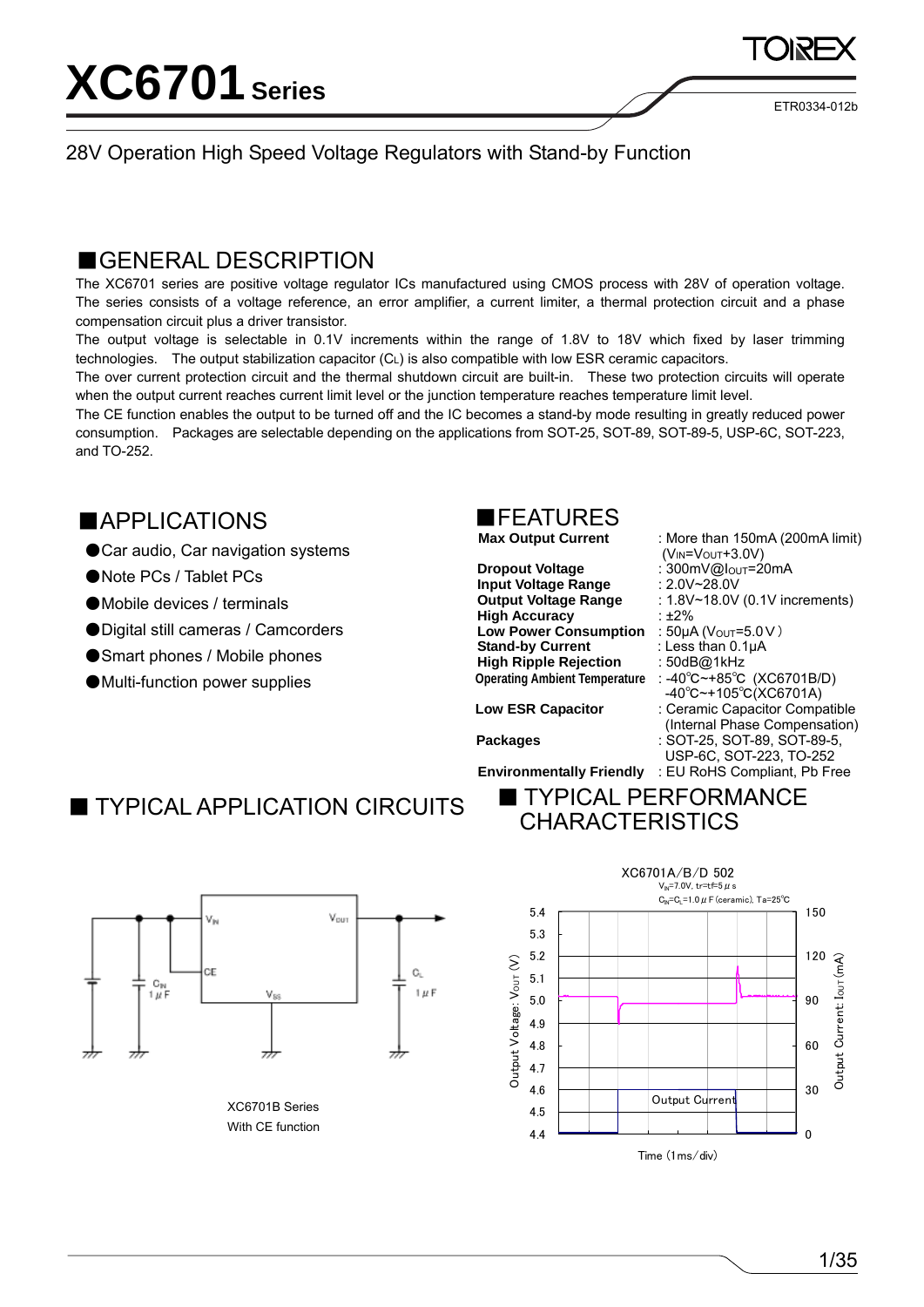# **XC6701 Series**

### ■PIN CONFIGURATION





SOT-89-5 (TOP VIEW)

3

USP-6C (BOTTOM VIEW)

2 NC

\* The dissipation pad for the USP-6C package should be solder-plated in reference mount pattern and metal masking so as to enhance mounting strength and heat release. If the pad needs to be connected to other pins, it should be connected to the  $V_{SS}$  (No. 5) pin.

### ■PIN ASSIGNMENT

#### ●XC6701A/B Series

|        | <b>PIN NUMBER</b> |        | <b>PIN NAME</b><br><b>FUNCTIONS</b> |                       |  |  |
|--------|-------------------|--------|-------------------------------------|-----------------------|--|--|
| SOT-25 | SOT-89-5          | USP-6C |                                     |                       |  |  |
|        |                   |        | Vın                                 | Power Input           |  |  |
|        |                   | 5      | $\mathsf{V}_{\mathsf{SS}}$          | Ground                |  |  |
|        |                   | 2, 4   | <b>NC</b>                           | No connection         |  |  |
|        |                   |        | <b>CE</b>                           | <b>ON/OFF Control</b> |  |  |
| 5      |                   |        | Vουτ                                | Output                |  |  |

#### ●XC6701D Series

| <b>PIN NUMBER</b> |         |        | <b>PIN NAME</b> | <b>FUNCTIONS</b> |  |
|-------------------|---------|--------|-----------------|------------------|--|
| SOT-89            | SOT-223 | TO-252 |                 |                  |  |
|                   |         |        | Vın             | Power Input      |  |
|                   |         |        | Vss             | Ground           |  |
|                   |         |        | <b>VOUT</b>     | Output           |  |

### ■PIN FUNCTION ASSIGNMENT

#### ●XC6701A/B Series

| CE(Chip Enable) | IC Operation State ON/OFF  |
|-----------------|----------------------------|
| CE"H" Level     | Operation ON               |
| CE"L" Level     | Operation OFF              |
| CF"OPFN"        | <b>Operation Undefined</b> |

\*CE pin should not be left open. Each should have a certain voltage.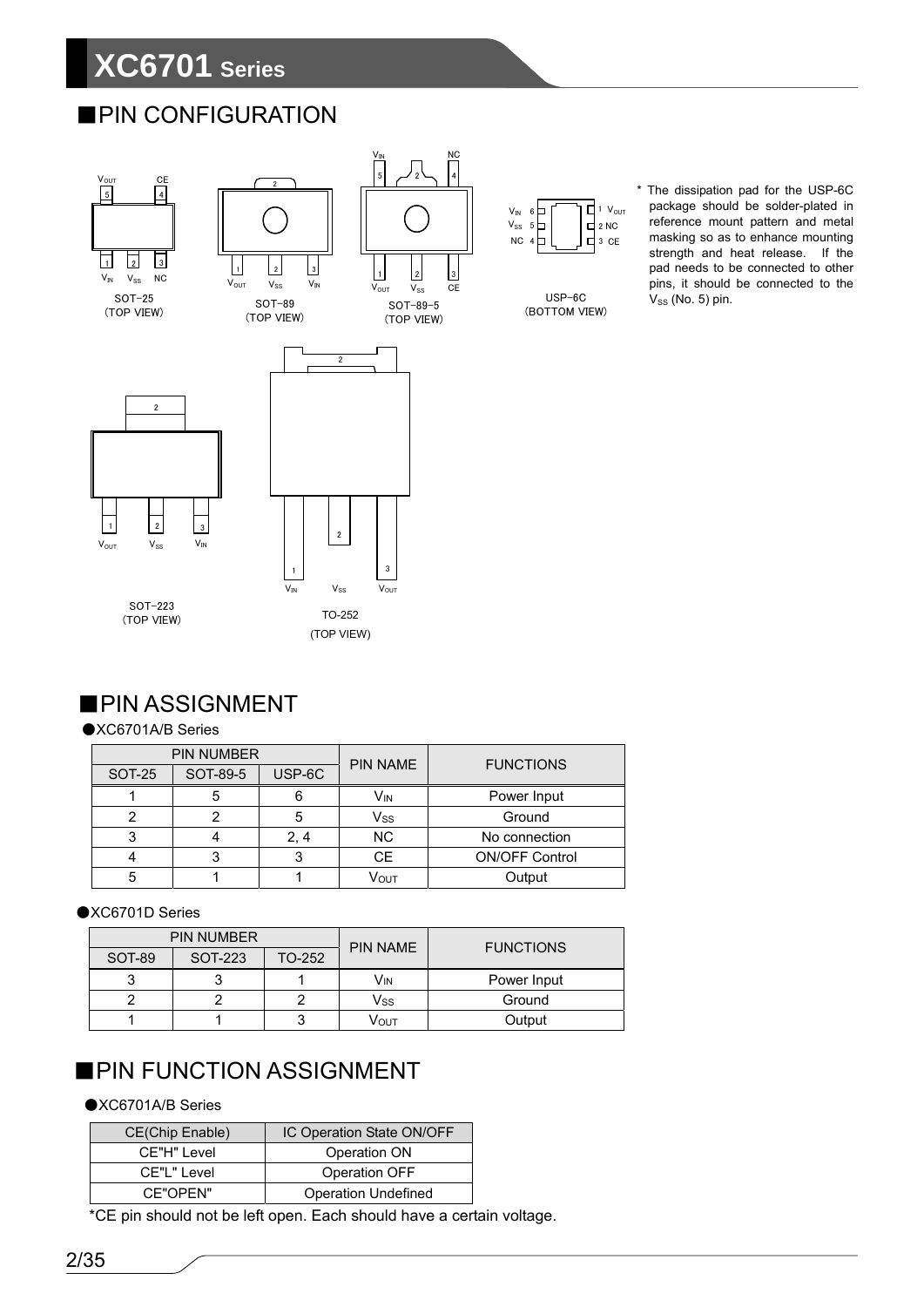# ■ PRODUCT CLASSIFICATION

#### ●Ordering Information

#### XC6701①②③④⑤⑥‐⑦(\*1)

| <b>DESIGNATOR</b>          | <b>ITEM</b>    | <b>SYMBOL</b> | <b>DESCRIPTION</b>                                     |
|----------------------------|----------------|---------------|--------------------------------------------------------|
|                            |                | A             | Fixed Output Voltage, Active High (-40°C≦Topr≦105°C)   |
| $\bigcirc$                 | <b>Type</b>    | B             | Fixed Output Voltage, Active High (-40°C≦Topr≦85°C)    |
|                            |                | D             | Fixed Output Voltage, No CE function (-40°C≦Topr≦85°C) |
|                            |                |               | For the voltage within $1.8V \sim 9.9V$ ;              |
|                            |                |               | e.g. 2.5V $\Rightarrow$ 25                             |
|                            |                |               | $5.0V \Rightarrow 50$                                  |
| (2)3                       | Output Voltage | $18 - 10$     | For the voltage above 10.0V;                           |
|                            |                |               | e.g. 11.6V $\Rightarrow$ B6                            |
|                            |                |               | $15.2V \Rightarrow F2$                                 |
|                            |                |               | $18.0V \Rightarrow$ J0                                 |
| $\circled{4}$              | Output Voltage | 2             | $\pm$ 2% accuracy                                      |
|                            | Accuracy       |               |                                                        |
|                            |                | MR-G          | SOT-25 (3,000pcs/Reel) (Only Type A,B)                 |
|                            |                | PR-G          | SOT-89-5 (1,000pcs/Reel) (Only Type A,B)               |
| $(5)6-(7)$ <sup>(*1)</sup> | Packages       | ER-G          | USP-6C (3,000pcs/Reel) (Only Type A,B)                 |
|                            | (Order Unit)   | FR-G          | SOT-223 (1,000pcs/Reel) (Only Type D)                  |
|                            |                | JR-G          | TO-252 (2,500pcs/Reel) (Only Type D)                   |
|                            |                | PR-G          | SOT-89 (1,000pcs/Reel) (Only Type D)                   |

(\*1) The "-G" suffix denotes Halogen and Antimony free as well as being fully EU RoHS compliant.

### ■ BLOCK DIAGRAMS

●XC6701A/B Series (SOT-25, SOT-89-5, USP-6C) ●XC6701D Series (SOT-89, SOT-223, TO-252)



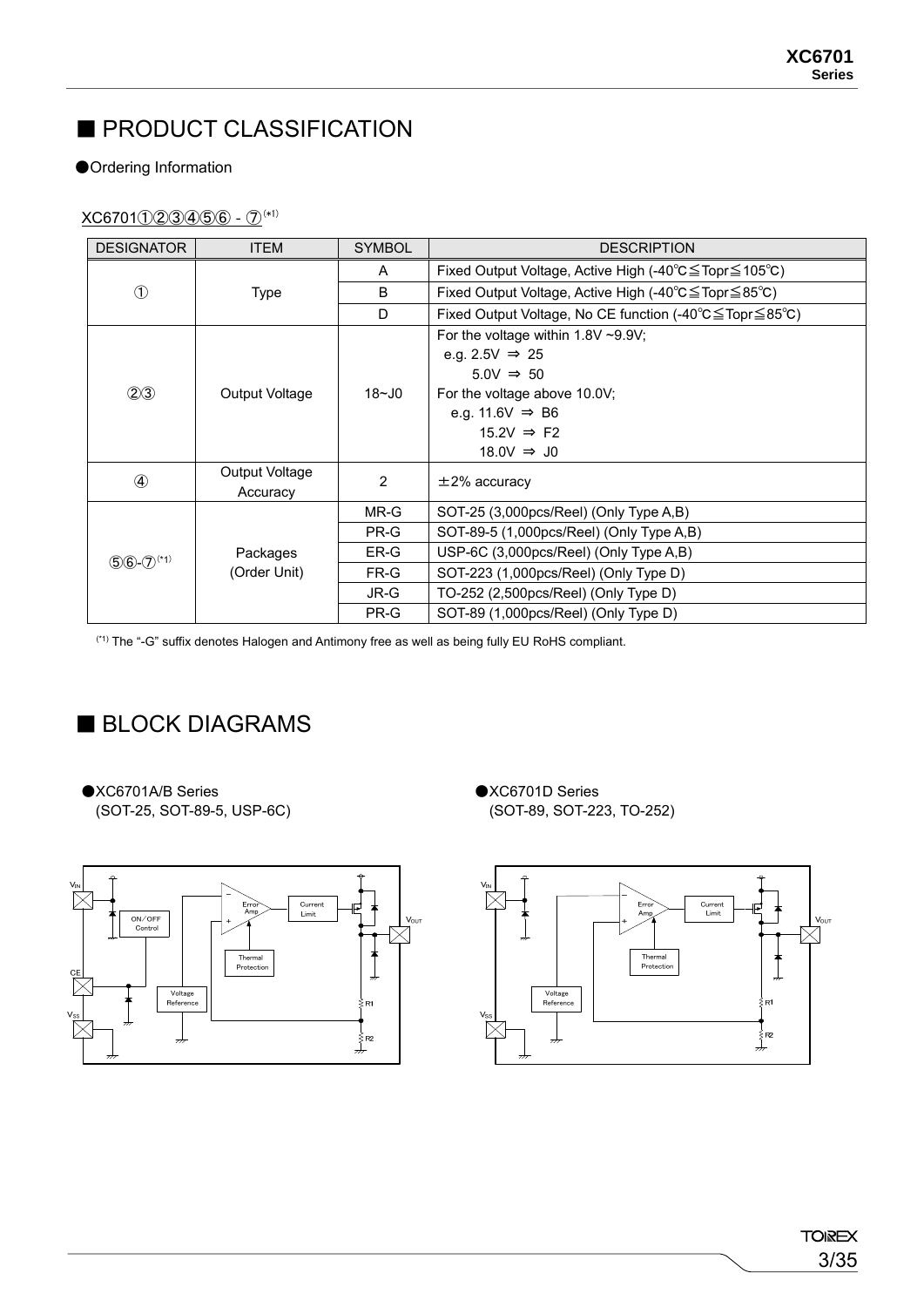# ■ABSOLUTE MAXIMUM RATINGS

#### ●XC6701A Series

|                                      |          |                 |                               | Ta=25 $^{\circ}$ C |  |
|--------------------------------------|----------|-----------------|-------------------------------|--------------------|--|
| <b>PARAMETER</b>                     |          | <b>SYMBOL</b>   | <b>RATINGS</b>                | <b>UNIT</b>        |  |
| Input Voltage                        |          | V <sub>IN</sub> | $V_{SS} - 0.3 - 30$           | v                  |  |
| <b>Output Current</b>                |          | <b>I</b> OUT    | $300$ $(1)$                   | mA                 |  |
| <b>Output Voltage</b>                |          | <b>VOUT</b>     | $V_{SS} - 0.3 - V_{IN} + 0.3$ | v                  |  |
| CE Input Voltage                     |          | VCE             | $V_{\rm SS}$ -0.3~30          | v                  |  |
|                                      | SOT-25   |                 | 250                           |                    |  |
|                                      |          |                 | 600 (PCB mounted) (*2)        |                    |  |
|                                      |          | Pd              | 500                           |                    |  |
| Power Dissipation                    | SOT-89-5 |                 | 1300 (PCB mounted) $(2)$      | mW                 |  |
|                                      | USP-6C   |                 | 120                           |                    |  |
|                                      |          |                 | 1000 (PCB mounted) $(2)$      |                    |  |
| <b>Operating Ambient Temperature</b> |          | Topr            | $-40$ ~+105                   | °C.                |  |
| Storage Temperature                  |          | Tstg            | $-55 - +125$                  | °C                 |  |

\*1:  $I_{OUT} \leq Pd / (V_{IN} - V_{OUT})$ 

\*2: The power dissipation figure shown is PCB mounted. Please refer to page 27 for details.

#### ●XC6701B Series

Ta=25℃

| <b>PARAMETER</b>                     |               | <b>SYMBOL</b>         | <b>RATINGS</b>               | <b>UNIT</b> |  |
|--------------------------------------|---------------|-----------------------|------------------------------|-------------|--|
| Input Voltage                        |               | <b>V<sub>IN</sub></b> | $V_{SS} - 0.3 - 30$          | v           |  |
| <b>Output Current</b>                |               | <b>I</b> OUT          | $300$ (*1)                   | mA          |  |
| Output Voltage                       |               | V <sub>OUT</sub>      | $V_{SS}$ -0.3~ $V_{IN}$ +0.3 | ν           |  |
| CE Input Voltage                     |               | VCE                   | $V$ ss-0.3~30                | v           |  |
|                                      | <b>SOT-25</b> |                       | 250                          |             |  |
|                                      |               |                       | 600 (PCB mounted) (*2)       |             |  |
| Power Dissipation                    | SOT-89-5      | Pd                    | 500                          | mW          |  |
|                                      |               |                       | 1300 (PCB mounted) $(2)$     |             |  |
|                                      | USP-6C        |                       | 120                          |             |  |
|                                      |               |                       | 1000 (PCB mounted) $(2)$     |             |  |
| <b>Operating Ambient Temperature</b> |               | Topr                  | $-40$ $-+85$                 | $^{\circ}C$ |  |
| Storage Temperature                  |               | Tsta                  | $-55$ ~+125                  | °C          |  |

\*1:  $I_{OUT} \leq Pd / (V_{IN} - V_{OUT})$ 

\*2: The power dissipation figure shown is PCB mounted. Please refer to page 27 for details.

#### ●XC6701D Series

|                                      |         |                       |                           | Ta=25 $^{\circ}$ C |
|--------------------------------------|---------|-----------------------|---------------------------|--------------------|
| <b>PARAMETER</b>                     |         | <b>SYMBOL</b>         | <b>RATINGS</b>            | <b>UNIT</b>        |
| Input Voltage                        |         | <b>V<sub>IN</sub></b> | $V$ ss-0.3~30             | v                  |
| <b>Output Current</b>                |         | <b>I</b> OUT          | $300$ (*1)                | mA                 |
| Output Voltage                       |         | <b>VOUT</b>           | $V$ ss-0.3~ $V_{IN}$ +0.3 | ٧                  |
|                                      | SOT-89  |                       | 500                       |                    |
|                                      |         |                       | 1000 (PCB mounted) $(2)$  |                    |
| <b>Power Dissipation</b>             | SOT-223 | Pd                    | 300                       | mW                 |
|                                      |         |                       | 1500 (PCB mounted) $(2)$  |                    |
|                                      |         |                       | 500                       |                    |
|                                      | TO-252  |                       | 1800 (PCB mounted) $(2)$  |                    |
| <b>Operating Ambient Temperature</b> |         | Topr                  | $-40$ $-+85$              | $^{\circ}C$        |
| Storage Temperature                  |         | Tstg                  | $-55 - +125$              | $^{\circ}$ C       |

\*1:  $I_{\text{OUT}}{\leq}P$ d / ( $V_{\text{IN}}$ - $V_{\text{OUT}}$ )

\*2: The power dissipation figure shown is PCB mounted. Please refer to page 27 for details.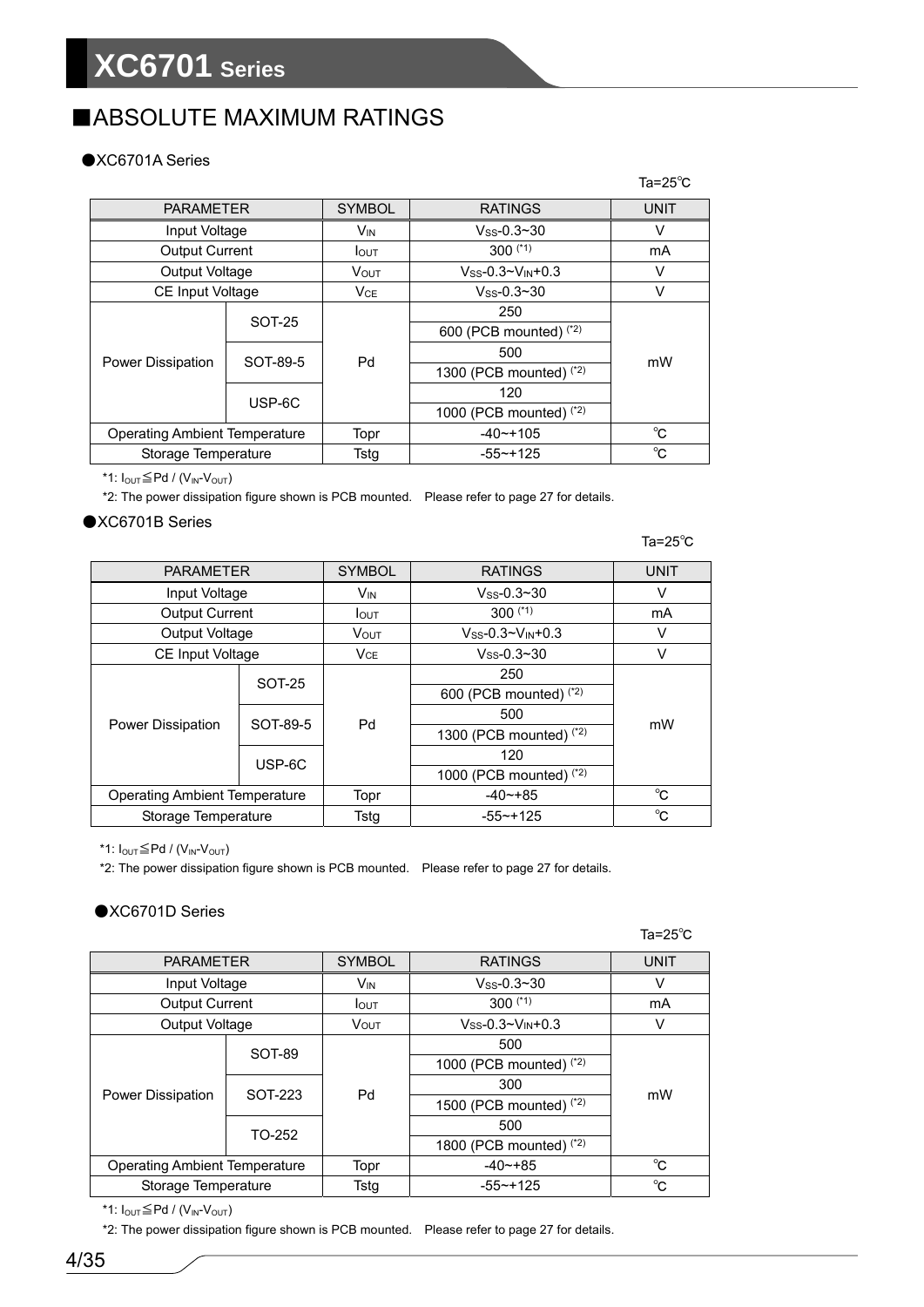### ■ELECTRICAL CHARACTERISTICS

#### ●XC6701A/Bxx2 Series

Ta=25℃

| <b>PARAMETER</b>                               | <b>SYMBOL</b>                                               |                                                                                                | <b>CONDITIONS</b>                                                                                                                 | MIN.                     | TYP.                     | MAX.                     | <b>UNIT</b>         | <b>CIRCUIT</b>           |
|------------------------------------------------|-------------------------------------------------------------|------------------------------------------------------------------------------------------------|-----------------------------------------------------------------------------------------------------------------------------------|--------------------------|--------------------------|--------------------------|---------------------|--------------------------|
| Output Voltage                                 | $V_{OUT(E)}$                                                | IOUT=10mA, VCE=VIN                                                                             |                                                                                                                                   | $E2-0$                   |                          | $\vee$                   | $\circled{1}$       |                          |
| Maximum Output Current                         |                                                             | $(V_{\text{OUT(T)}} \geq 3.0 V)$                                                               | $V_{IN} = V_{OUT(T)} + 3.0V$ , $V_{CE} = V_{IN}$                                                                                  | 150                      | $\overline{\phantom{a}}$ | $\overline{\phantom{0}}$ | mA                  | $\circled{1}$            |
|                                                | <b>IOUTMAX</b>                                              | (V <sub>OUT(T)</sub> < 3.0V)                                                                   | $V_{IN} = V_{OUT(T)} + 3.0V$ , $V_{CE} = V_{IN}$                                                                                  | 100                      | $\overline{\phantom{a}}$ | $\overline{\phantom{0}}$ | mA                  | $\circled{1}$            |
|                                                |                                                             | 1.8V≦Vout(T) ≤5.0V                                                                             | 1mA≦Iout ≤50mA, VcE=VIN                                                                                                           | $\overline{\phantom{a}}$ | 50                       | 90                       |                     |                          |
| Load Regulation                                | $\Delta V_{\text{OUT}}$                                     | 5.1V≦V <sub>OUT(T)</sub> ≤ 12.0V                                                               | 1mA≦Iout ≤50mA, VcE=V <sub>IN</sub>                                                                                               | $\overline{\phantom{0}}$ | 110                      | 175                      | mV                  | $\circled{1}$            |
|                                                |                                                             | 12.1V≦V <sub>OUT(T)</sub> ≤ 18.0V                                                              | 1mA $\leq$ I <sub>OUT</sub> $\leq$ 50mA, V <sub>CE</sub> =V <sub>IN</sub>                                                         |                          | 180                      | 275                      |                     |                          |
| Dropout Voltage 1                              | Vdif1                                                       | IOUT=20mA, VCE=VIN                                                                             |                                                                                                                                   |                          | $E2-1$                   |                          | mV                  | $\circled{1}$            |
| Dropout Voltage 2                              | Vdif <sub>2</sub>                                           | IOUT=100mA, VCE=VIN                                                                            |                                                                                                                                   |                          | $E2-2$                   |                          | mV                  | $\circled{1}$            |
|                                                |                                                             | 1.8V $\leq$ Vout(T) $\leq$ 5.0V                                                                |                                                                                                                                   | 11                       | 50                       | 105                      |                     |                          |
| <b>Supply Current</b>                          | Iss                                                         | 5.1V≦V <sub>OUT(T)</sub> ≤ 12.0V                                                               |                                                                                                                                   | 11                       | 60                       | 115                      | μA                  | $\circled{2}$            |
|                                                |                                                             | 12.1V≦V <sub>OUT(T)</sub> ≤ 18.0V                                                              |                                                                                                                                   | 11                       | 65                       | 125                      |                     |                          |
| Stand-by Current                               | <b>ISTB</b>                                                 | V <sub>CE</sub> =V <sub>ss</sub>                                                               |                                                                                                                                   | $\frac{1}{2}$            | 0.01                     | 0.10                     | $\mu$ A             | $^{\circledR}$           |
| Line Regulation 1                              | $\Delta V_{\text{OUT}}/$<br>$(\Delta V_{IN} \cdot V_{OUT})$ | VOUT(T)+2.0V≦VIN≦28.0V<br>Iout=5mA, VcE=VIN                                                    |                                                                                                                                   | $\overline{\phantom{a}}$ | 0.05                     | 0.10                     | $\%$ /V             | $\circled{1}$            |
| Line Regulation 2                              | $\Delta V_{\text{OUT}}/$                                    | VOUT(T)+2.0V≦VIN≦28.0V<br>$(\Delta V_{IN} \cdot V_{OUT})$ $I_{OUT}$ =13mA, $V_{CE}$ = $V_{IN}$ |                                                                                                                                   | $\blacksquare$           | 0.15                     | 0.30                     | $\% / V$            | $\circled{1}$            |
| Input Voltage                                  | $V_{IN}$                                                    |                                                                                                |                                                                                                                                   | 2.0                      | $\blacksquare$           | 28.0                     | $\vee$              | $\overline{\phantom{a}}$ |
| Output Voltage<br>Temperature Characteristics  | $\Delta V_{\text{OUT}}/$<br>$(\Delta$ Ta $\cdot$ Vout)      | Iout=20mA,<br>V <sub>CE</sub> =V <sub>IN</sub>                                                 | XC6701A<br>-40°C≦Ta≦105°C<br>XC6701B<br>-40°C≦Ta≦85°C                                                                             |                          | ±100                     | $\overline{\phantom{0}}$ | ppm/°C              | $\circled{1}$            |
| Power Supply<br><b>Rejection Ratio</b>         | <b>PSRR</b>                                                 |                                                                                                | $V_{IN}$ =[ $V_{OUT(T)}$ +2.0V] $V_{DC}$ +0.5 $V_{P\text{-}PAC}$<br>$I_{\text{OUT}}$ =20mA, f=1kHz, $V_{\text{CE}}=V_{\text{IN}}$ | $\overline{\phantom{0}}$ | 50                       | $\overline{\phantom{0}}$ | dB                  | $\circled{3}$            |
| <b>Short Current</b>                           | <b>I</b> SHORT                                              |                                                                                                | $V_{IN} = V_{OUT(T)} + 2.0V$ , $V_{CE} = V_{IN}$                                                                                  |                          | 40                       |                          | mA                  | $\circled{1}$            |
| CE "H" Level Voltage                           | <b>VCEH</b>                                                 | $V_{IN} = 28.0V$                                                                               |                                                                                                                                   | 1.1                      | $\blacksquare$           | 28.0                     | V                   | $\circled{1}$            |
| CE "L" Level Voltage                           | <b>V</b> CEL                                                | $V_{IN} = 28.0V$                                                                               |                                                                                                                                   | 0                        | $\frac{1}{2}$            | 0.35                     | $\vee$              | $\circled{1}$            |
| CE "H" Level Current                           | ICEH                                                        | $V_{IN} = V_{CE} = 28.0V$                                                                      |                                                                                                                                   | $-0.1$                   | $\blacksquare$           | 0.1                      | μA                  | $\circled{1}$            |
| CE "L" Level Current                           | ICEL                                                        | $V_{IN}$ =28.0V, $V_{CE}$ = $V_{SS}$                                                           |                                                                                                                                   | $-0.1$                   | $\overline{\phantom{a}}$ | 0.1                      | μA                  | $\circled{1}$            |
| Thermal Shutdown<br>Detect Temperature         | <b>T</b> <sub>TSD</sub>                                     | Junction Temperature                                                                           |                                                                                                                                   | $\overline{\phantom{0}}$ | 150                      | $\overline{a}$           | $^{\circ}$ C        | $\circled{1}$            |
| <b>Thermal Shutdown Release</b><br>Temperature | $T_{\rm TSR}$                                               | Junction Temperature                                                                           |                                                                                                                                   | $\overline{\phantom{0}}$ | 125                      | ÷                        | $^{\circ}$ C        | $\circled{1}$            |
| Hysteresis Width                               | T <sub>TSD</sub> -T <sub>TSR</sub>                          | Junction Temperature                                                                           |                                                                                                                                   | $\blacksquare$           | 25                       | $\blacksquare$           | $^{\circ}\!{\rm C}$ | $\blacksquare$           |

NOTE:

\*1: V<sub>OUT(T)</sub>: Nominal output voltage

\*2:  $V_{\text{OUT(E)}}$ : Effective output voltage

(i.e. the output voltage when "V<sub>OUT(T)</sub>+2.0V" is provided at the V<sub>IN</sub> pin while maintaining a certain I<sub>OUT</sub> value.)

\*3:  $Vdir={V_{IN1}}^{(Note 5)} - V_{OUT1} {^{(Note 4)}}$ 

\*4:  $V_{\text{OUT1}}$ : In case of  $V_{\text{OUT(T)}}$  < 3.0V, the  $V_{\text{OUT1}}$  is equal to 98% of the  $V_{\text{OUT(T)}}$  when a stabilized input voltage is applied in  $V_{\text{OUT(T)}}+3.0V$ . : In case of V<sub>OUT(T)</sub> $\geq$ 3.0V, the V<sub>OUT1</sub> is equal to 98% of the V<sub>OUT(T)</sub> when a stabilized input voltage is applied in V<sub>OUT(T)</sub>+2.0V.

\*5:  $V_{\text{INI}}$ : The input voltage when  $V_{\text{OUT1}}$  appears as input voltage is gradually decreased.

\*6: Unless otherwise stated,  $V_{IN} = V_{OUT(T)} + 2.0V$ .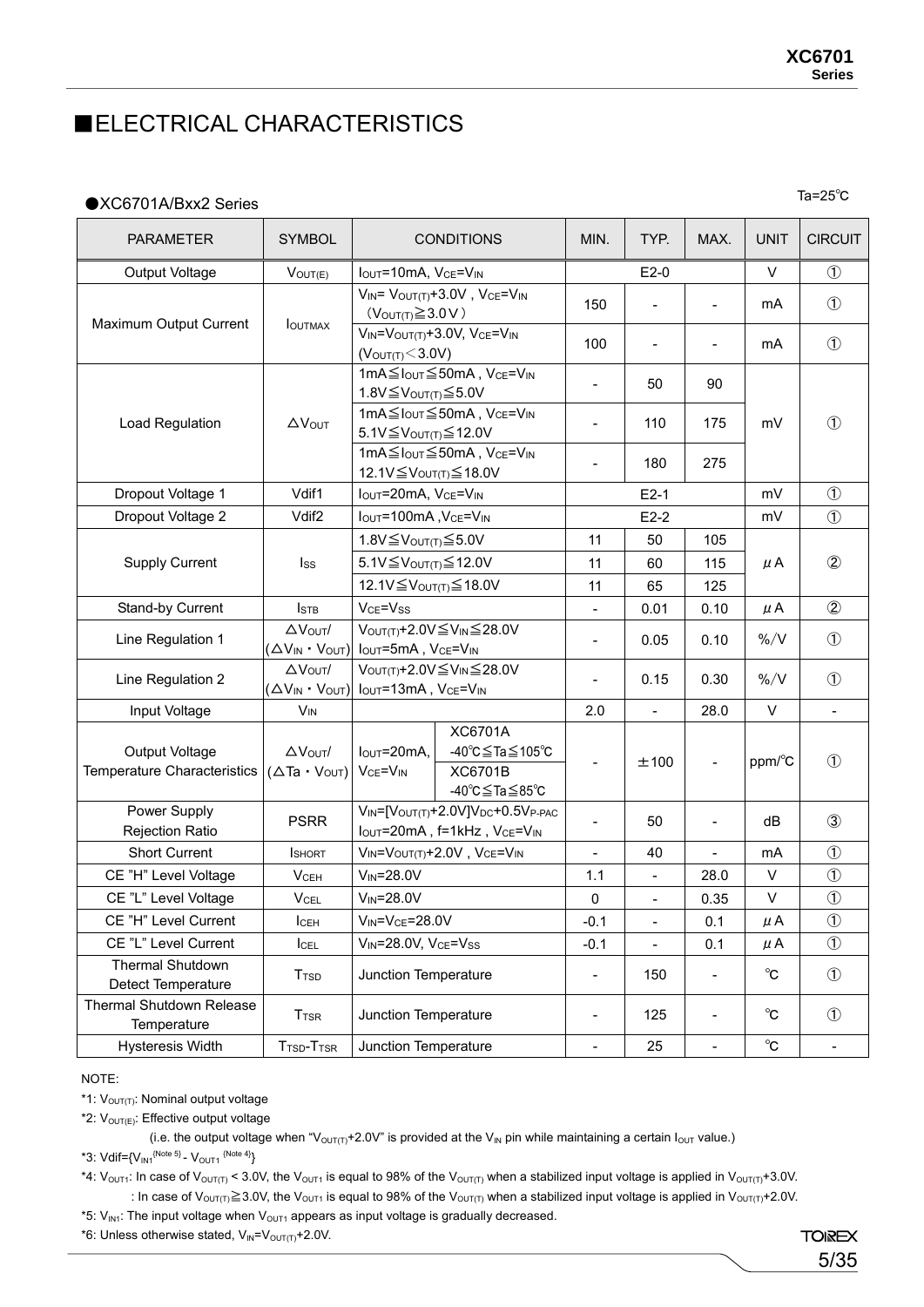#### ●XC6701Dxx2 Series

PARAMETER SYMBOL CONDITIONS MIN. TYP. MAX. UNIT CIRCUIT Output Voltage VOUT(E) IOUT=10mA E2-0 V ① Maximum Output Current | IOUTMAX  $V_{IN} = V_{OUT(T)} + 3.0V$ (V<sub>OUT(T)</sub> ≥ 3.0 V) 150 - - mA 0 VIN=VOUT(T)+3.0V  $(V_{\text{IV}} - V_{\text{OUT}(T)} > 3.0V)$  100 - - mA ① Load Regulation |  $\triangle V_{\text{OUT}}$ 1mA≦IOUT≦50mA  $1.8V \leq V_{\text{OUT(T)}} \leq 5.0V$  - 50 90  $1 \text{mA} \leq I_{\text{OUT}} \leq 50 \text{mA}$  |  $110$  |  $175$  |  $\text{mV}$  | 0  $5.1V \leq V_{\text{OUT(T)}} \leq 12.0V$ 1mA≦IOUT≦50mA 12.1V≦V<sub>OUT(T)</sub>≤18.0V  $\begin{vmatrix} -180 \\ -180 \end{vmatrix}$  275 Dropout Voltage1 Vdif1 IOUT=20mA E2-1 mV ① Dropout Voltage2  $\vert$  Vdif2  $\vert$  Iout =100mA E2-2 mV  $\vert$  mV  $\vert$  1 Supply Current ISS  $1.8\sqrt{\leq}V_{\text{OUT(T)}}\leq 5.0\sqrt{10}$  11 | 50 | 105  $5.1V \leq V_{\text{OUT(T)}}$ ≤12.0V | 11 | 60 | 115 | μA | ② 12.1V≦V<sub>OUT(T)</sub> ≤ 18.0V 11 65 125 Line Regulation1  $\overline{\Delta V_{\text{OUT}}}/$  $(\Delta V_{IN} \cdot V_{OUT})$ VOUT(T)+2.0V≦VIN≦28.0V  $I_{\text{OUT}}$ =5mA  $1 - \begin{bmatrix} 0.05 & 0.10 & % / V \\ 0.05 & 0.10 & 8 / V \\ 0 & 0 & 0.10 \end{bmatrix}$  4.0 Line Regulation2 △VOUT/ (△VIN・VOUT) VOUT(T)+2.0V≦VIN≦28.0V  $I_{\text{OUT}}$ =13mA  $\begin{vmatrix} -1 & 0.15 & 0.30 & 0.00 \\ 0 & -1 & 0 & 0.30 \end{vmatrix}$  %/V  $\begin{vmatrix} 0 & 0 & 0 \\ 0 & -1 & 0 \end{vmatrix}$ Input Voltage VIN 2.0 - 28.0 V - Output Voltage Temperature Characteristics △VOUT/  $(\Delta$ Ta · Vout) IOUT=20mA -40℃≦Ta≦85℃ - ±100 - ppm/℃ <sup>①</sup> Power Supply Power Supply<br>  $\begin{array}{c|c}\n\text{Power Supply} & & \text{PSRR} \\
\hline\n\text{Rejection Ratio} & & \text{I<sub>OUT</sub>=20mA, f=1kHz}\n\end{array}$  $I_{\text{OUT}} = 20 \text{mA}$ , f=1kHz  $I_{\text{OUT}} = 20 \text{mA}$ , f=1kHz Short Current  $I_{\text{SHORT}}$   $V_{\text{IN}}=V_{\text{OUT}(T)}+2.0V$   $-$  40 - mA  $\cup$  1 Thermal Shutdown Detect Temperature TT<sub>TSD</sub> Junction Temperature - 150 - <sup>o</sup>C <sup>o</sup>C <sup>o</sup> Thermal Shutdown Release  $T_{\text{TSR}}$  T<sub>TSR</sub> Junction Temperature  $T_{\text{SFR}}$  125 -  $\circ$  0 Hysteresis Width T<sub>TSD</sub>-T<sub>TSR</sub> Junction Temperature - 25 - © F

Ta=25℃

#### NOTE:

\*1: V<sub>OUT(T)</sub>: Nominal output voltage

\*2:  $V_{\text{OUT(E)}}$ : Effective output voltage

(i.e. the output voltage when "V<sub>OUT(T)</sub>+2.0V" is provided at the V<sub>IN</sub> pin while maintaining a certain  $I_{\text{OUT}}$  value.) \*3: Vdif={ $V_{IN1}^{(Note 5)} - V_{OUT1}^{(Note 4)}$ }

\*4:  $V_{\text{OUT1}}$ : In case of  $V_{\text{OUT(T)}}$  < 3.0V, the  $V_{\text{OUT1}}$  is equal to 98% of the  $V_{\text{OUT(T)}}$  when a stabilized input voltage is applied in  $V_{\text{OUT(T)}} + 3.0V$ . : In case of V<sub>OUT(T)</sub> ≧3.0V, the V<sub>OUT1</sub> is equal to 98% of the V<sub>OUT(T)</sub> when a stabilized input voltage is applied in V<sub>OUT(T)</sub>+2.0V.

\*5:  $V_{\text{INI}}$ : The input voltage when  $V_{\text{OUT1}}$  appears as input voltage is gradually decreased.

\*6: Unless otherwise stated,  $V_{IN} = V_{OUT(T)} + 2.0V$ .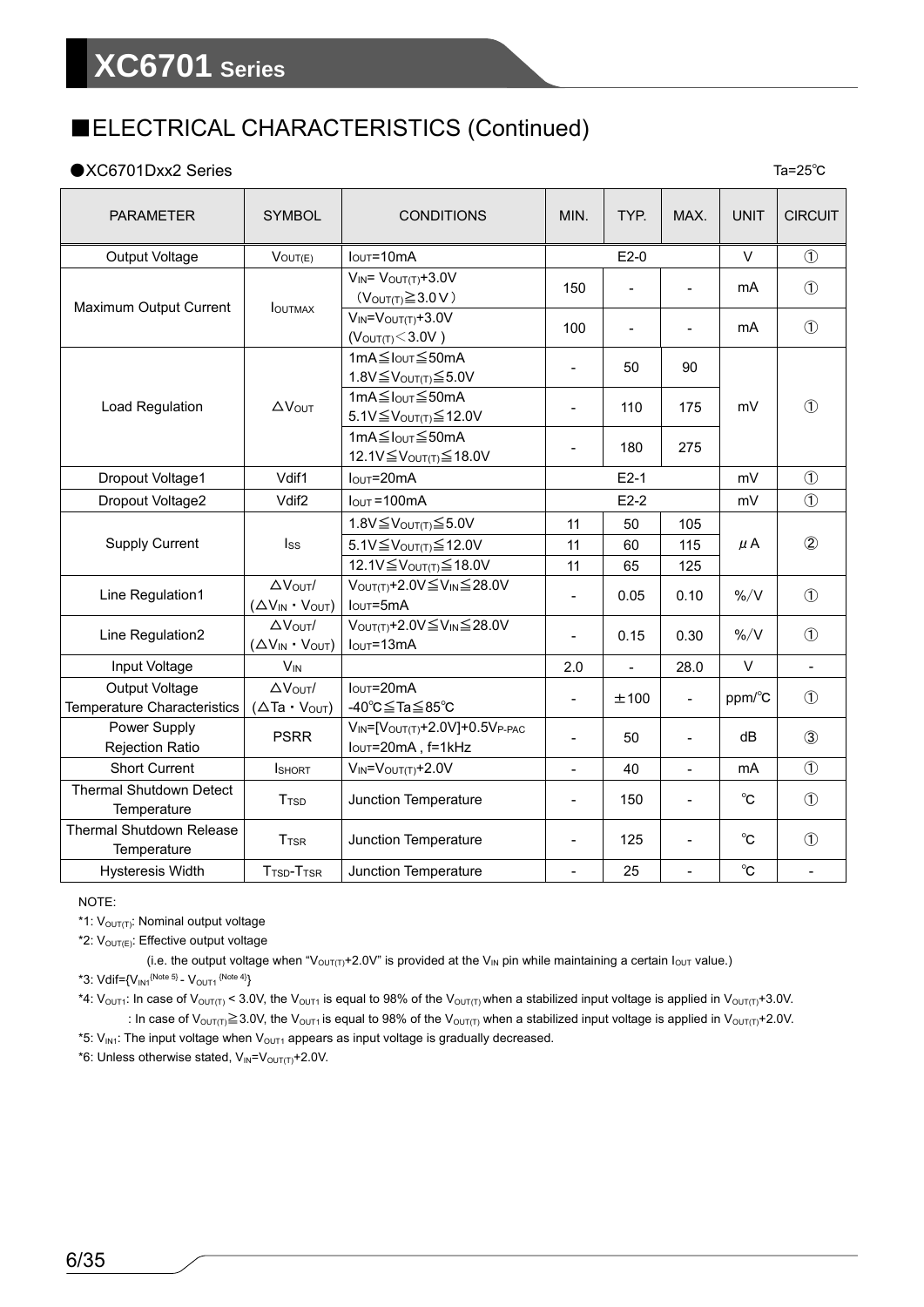#### ●Voltage Chart

| <b>SYMBOL</b>                       | $E2-0$                    |       | $E2-1$                   |                                 | $E2-2$            |                                  |
|-------------------------------------|---------------------------|-------|--------------------------|---------------------------------|-------------------|----------------------------------|
| <b>PARAMETER</b>                    |                           |       |                          |                                 |                   |                                  |
|                                     |                           |       | <b>DROPOUT VOLTAGE 1</b> |                                 | DROPOUT VOLTAGE 2 |                                  |
|                                     | <b>OUTPUT VOLTAGE (V)</b> |       |                          | (mV)                            |                   | (mV)                             |
| <b>NOMINAL</b>                      | (2% products)             |       |                          | $I_{\text{OUT}} = 20 \text{mA}$ |                   | $I_{\text{OUT}} = 100 \text{mA}$ |
| <b>OUTPUT</b><br><b>VOLTAGE (V)</b> |                           |       |                          |                                 |                   |                                  |
| $V_{OUT(T)}$                        | $V_{\text{OUT}}$          |       | Vdif1                    |                                 |                   | Vdif <sub>2</sub>                |
| (V)                                 | MIN.                      | MAX.  | TYP.                     | MAX.                            | TYP.              | MAX.                             |
| 1.8                                 | 1.764                     | 1.836 | 550                      | 710                             | 2200              | 2700                             |
| 1.9                                 | 1.862                     | 1.938 | 550                      | 710                             | 2200              | 2700                             |
| 2.0                                 | 1.960                     | 2.040 | 450                      | 600                             | 1900              | 2600                             |
| 2.1                                 | 2.058                     | 2.142 | 450                      | 600                             | 1900              | 2600                             |
| 2.2                                 | 2.156                     | 2.244 | 390                      | 520                             | 1700              | 2200                             |
| 2.3                                 | 2.254                     | 2.346 | 390                      | 520                             | 1700              | 2200                             |
| 2.4                                 | 2.352                     | 2.448 | 390                      | 520                             | 1700              | 2200                             |
| 2.5                                 | 2.450                     | 2.550 | 310                      | 450                             | 1500              | 1900                             |
| 2.6                                 | 2.548                     | 2.652 | 310                      | 450                             | 1500              | 1900                             |
| 2.7                                 | 2.646                     | 2.754 | 310                      | 450                             | 1500              | 1900                             |
| 2.8                                 | 2.744                     | 2.856 | 310                      | 450                             | 1500              | 1900                             |
| 2.9                                 | 2.842                     | 2.958 | 310                      | 450                             | 1500              | 1900                             |
| 3.0                                 | 2.940                     | 3.060 | 260                      | 360                             | 1300              | 1700                             |
| 3.1                                 | 3.038                     | 3.162 | 260                      | 360                             | 1300              | 1700                             |
| 3.2                                 | 3.136                     | 3.264 | 260                      | 360                             | 1300              | 1700                             |
| 3.3                                 | 3.234                     | 3.366 | 260                      | 360                             | 1300              | 1700                             |
| 3.4                                 | 3.332                     | 3.468 | 260                      | 360                             | 1300              | 1700                             |
| 3.5                                 | 3.430                     | 3.570 | 260                      | 360                             | 1300              | 1700                             |
| 3.6                                 | 3.528                     | 3.672 | 260                      | 360                             | 1300              | 1700                             |
| 3.7                                 | 3.626                     | 3.774 | 260                      | 360                             | 1300              | 1700                             |
| 3.8                                 | 3.724                     | 3.876 | 260                      | 360                             | 1300              | 1700                             |
| 3.9                                 | 3.822                     | 3.978 | 260                      | 360                             | 1300              | 1700                             |
| 4.0                                 | 3.920                     | 4.080 | 220                      | 320                             | 1100              | 1500                             |
| 4.1                                 | 4.018                     | 4.182 | 220                      | 320                             | 1100              | 1500                             |
| 4.2                                 | 4.116                     | 4.284 | 220                      | 320                             | 1100              | 1500                             |
| 4.3                                 | 4.214                     | 4.386 | 220                      | 320                             | 1100              | 1500                             |
| 4.4                                 | 4.312                     | 4.488 | 220                      | 320                             | 1100              | 1500                             |
| 45                                  | 4.410                     | 4.590 | 220                      | 320                             | 1100              | 1500                             |
| 4.6                                 | 4.508                     | 4.692 | 220                      | 320                             | 1100              | 1500                             |
| 4.7                                 | 4.606                     | 4.794 | 220                      | 320                             | 1100              | 1500                             |
| 4.8                                 | 4.704                     | 4.896 | 220                      | 320                             | 1100              | 1500                             |
| 4.9                                 | 4.802                     | 4.998 | 220                      | 320                             | 1100              | 1500                             |
| 5.0                                 | 4.900                     | 5.100 | 190                      | 280                             | 1000              | 1300                             |
| 5.1                                 | 4.998                     | 5.202 | 190                      | 280                             | 1000              | 1300                             |
| 5.2                                 | 5.096                     | 5.304 | 190                      | 280                             | 1000              | 1300                             |
| 5.3                                 | 5.194                     | 5.406 | 190                      | 280                             | 1000              | 1300                             |
| 5.4                                 | 5.292                     | 5.508 | 190                      | 280                             | 1000              | 1300                             |
| 5.5                                 | 5.390                     | 5.610 | 190                      | 280                             | 1000              | 1300                             |
| 5.6                                 | 5.488                     | 5.712 | 190                      | 280                             | 1000              | 1300                             |
| 5.7                                 | 5.586                     | 5.814 | 190                      | 280                             | 1000              | 1300                             |
| 5.8                                 | 5.684                     | 5.916 | 190                      | 280                             | 1000              | 1300                             |
| 5.9                                 | 5.782                     | 6.018 | 190                      | 280                             | 1000              | 1300                             |
| $6.0\,$                             | 5.880                     | 6.120 | 190                      | 280                             | 1000              | 1300                             |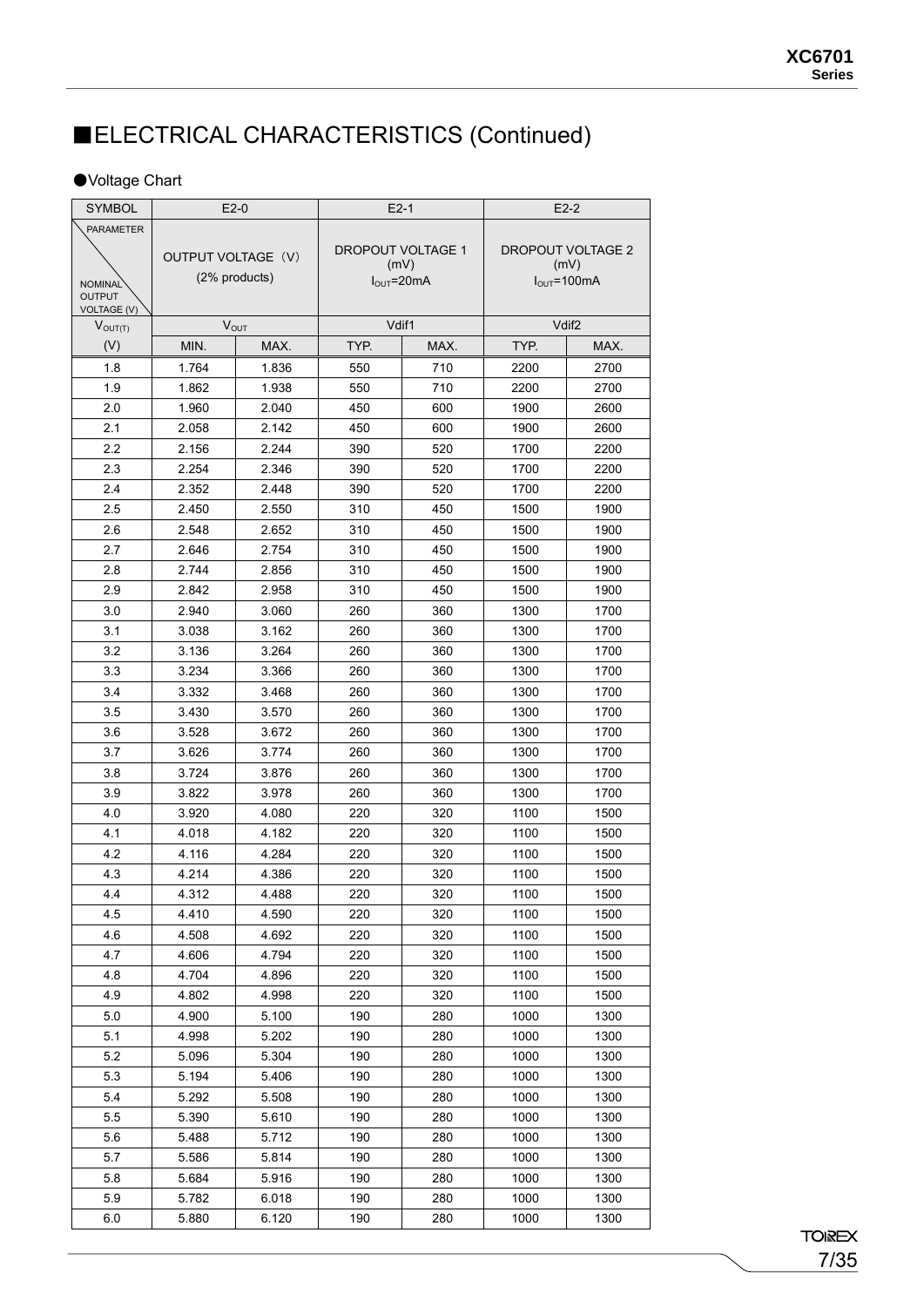#### ●Voltage Chart (Continued)

| <b>SYMBOL</b>                   | $E2-0$             |               | $E2-1$                   |      | $E2-2$                   |                                  |
|---------------------------------|--------------------|---------------|--------------------------|------|--------------------------|----------------------------------|
| <b>PARAMETER</b>                |                    |               |                          |      |                          |                                  |
|                                 | OUTPUT VOLTAGE (V) |               | <b>DROPOUT VOLTAGE 1</b> |      | <b>DROPOUT VOLTAGE 2</b> |                                  |
|                                 |                    | (2% products) |                          | (mV) |                          | (mV)                             |
| <b>NOMINAL</b><br><b>OUTPUT</b> |                    |               | $IOUT=20mA$              |      |                          | $I_{\text{OUT}} = 100 \text{mA}$ |
| <b>VOLTAGE (V)</b>              |                    |               |                          |      |                          |                                  |
| $V_{OUT(T)}$                    | $V_{OUT}$          |               | Vdif1                    |      |                          | Vdif <sub>2</sub>                |
| (V)                             | MIN.               | MAX.          | TYP.                     | MAX. | TYP.                     | MAX.                             |
| 6.1                             | 5.978              | 6.222         | 190                      | 280  | 1000                     | 1300                             |
| 6.2                             | 6.076              | 6.324         | 190                      | 280  | 1000                     | 1300                             |
| 6.3                             | 6.174              | 6.426         | 190                      | 280  | 1000                     | 1300                             |
| 6.4                             | 6.272              | 6.528         | 190                      | 280  | 1000                     | 1300                             |
| 6.5                             | 6.370              | 6.630         | 170                      | 230  | 800                      | 1150                             |
| 6.6                             | 6.468              | 6.732         | 170                      | 230  | 800                      | 1150                             |
| 6.7                             | 6.566              | 6.834         | 170                      | 230  | 800                      | 1150                             |
| 6.8                             | 6.664              | 6.936         | 170                      | 230  | 800                      | 1150                             |
| 6.9                             | 6.762              | 7.038         | 170                      | 230  | 800                      | 1150                             |
| 7.0                             | 6.860              | 7.140         | 170                      | 230  | 800                      | 1150                             |
| 7.1                             | 6.958              | 7.242         | 170                      | 230  | 800                      | 1150                             |
| 7.2                             | 7.056              | 7.344         | 170                      | 230  | 800                      | 1150                             |
| 73                              | 7.154              | 7.446         | 170                      | 230  | 800                      | 1150                             |
| 7.4                             | 7.252              | 7.548         | 170                      | 230  | 800                      | 1150                             |
| 7.5                             | 7.350              | 7.650         | 170                      | 230  | 800                      | 1150                             |
| 76                              | 7.448              | 7.752         | 170                      | 230  | 800                      | 1150                             |
| 7.7                             | 7.546              | 7.854         | 170                      | 230  | 800                      | 1150                             |
| 7.8                             | 7.644              | 7.956         | 170                      | 230  | 800                      | 1150                             |
| 79                              | 7.742              | 8.058         | 170                      | 230  | 800                      | 1150                             |
| 8.0                             | 7.840              | 8.160         | 170                      | 230  | 800                      | 1150                             |
| 8.1                             | 7.938              | 8.262         | 130                      | 190  | 700                      | 950                              |
| 8.2                             | 8.036              | 8.364         | 130                      | 190  | 700                      | 950                              |
| 8.3                             | 8.134              | 8.466         | 130                      | 190  | 700                      | 950                              |
| 8.4                             | 8.232              | 8.568         | 130                      | 190  | 700                      | 950                              |
| 8.5                             | 8.330              | 8.670         | 130                      | 190  | 700                      | 950                              |
| 8.6                             | 8.428              | 8.772         | 130                      | 190  | 700                      | 950                              |
| 8.7                             | 8.526              | 8.874         | 130                      | 190  | 700                      | 950                              |
| 8.8                             | 8.624              | 8.976         | 130                      | 190  | 700                      | 950                              |
| 8.9                             | 8.722              | 9.078         | 130                      | 190  | 700                      | 950                              |
| 9.0                             | 8.820              | 9.180         | 130                      | 190  | 700                      | 950                              |
| 9.1                             | 8.918              | 9.282         | 130                      | 190  | 700                      | 950                              |
| 9.2                             | 9.016              | 9.384         | 130                      | 190  | 700                      | 950                              |
| 9.3                             | 9.114              | 9.486         | 130                      | 190  | 700                      | 950                              |
| 9.4                             | 9.212              | 9.588         | 130                      | 190  | 700                      | 950                              |
| 95                              | 9.310              | 9.690         | 130                      | 190  | 700                      | 950                              |
| 9.6                             | 9.408              | 9.792         | 130                      | 190  | 700                      | 950                              |
| 9.7                             | 9.506              | 9.894         | 130                      | 190  | 700                      | 950                              |
| 9.8                             | 9.604              | 9.996         | 130                      | 190  | 700                      | 950                              |
| 9.9                             | 9.702              | 10.098        | 130                      | 190  | 700                      | 950                              |
| 10.0                            | 9.800              | 10.200        | 130                      | 190  | 700                      | 950                              |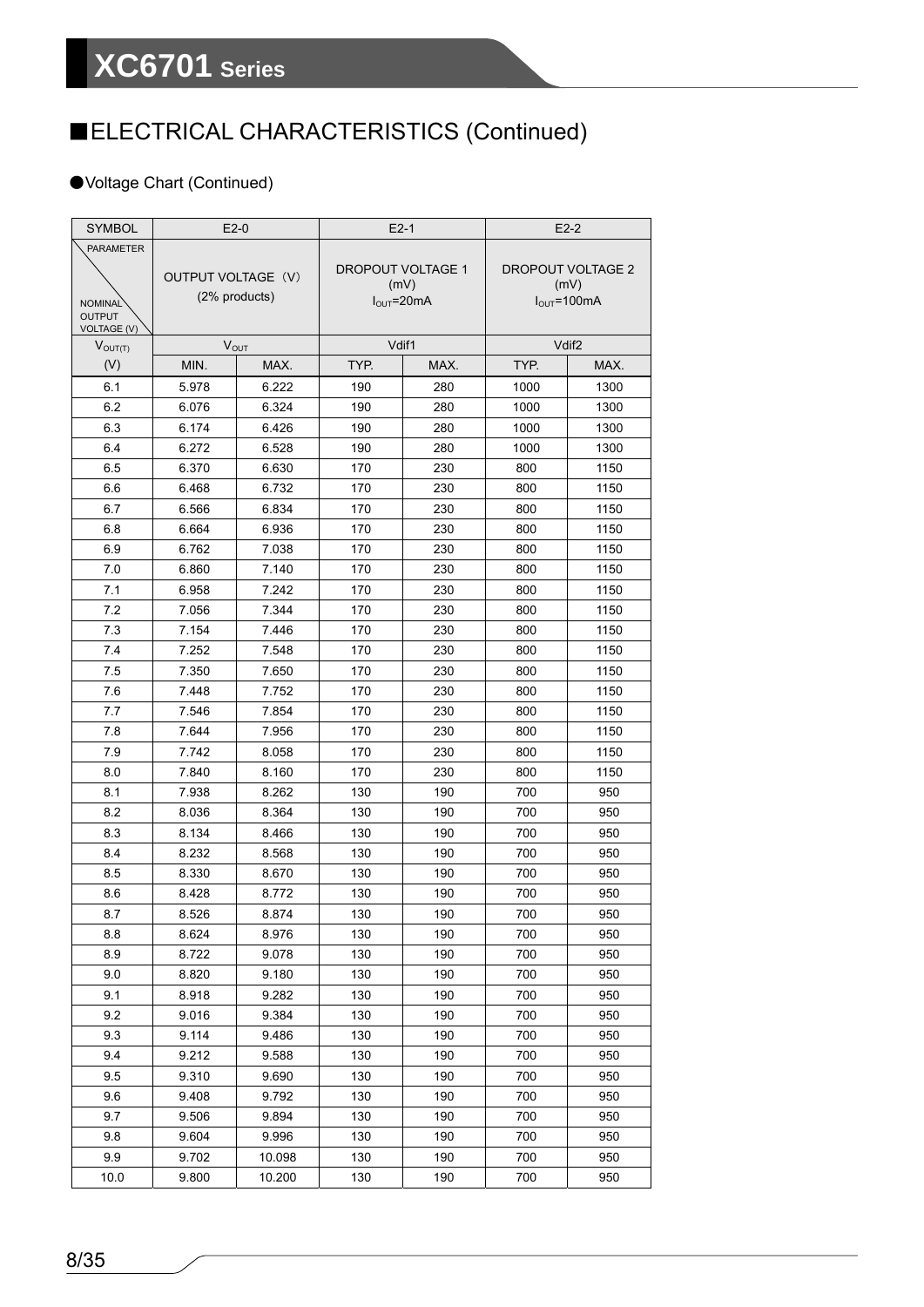●Voltage Chart (Continued)

| <b>SYMBOL</b>                   | $E2-0$             |               | $E2-1$ |                                 | $E2-2$ |                          |
|---------------------------------|--------------------|---------------|--------|---------------------------------|--------|--------------------------|
| <b>PARAMETER</b>                |                    |               |        |                                 |        |                          |
|                                 | OUTPUT VOLTAGE (V) |               |        | <b>DROPOUT VOLTAGE 1</b>        |        | <b>DROPOUT VOLTAGE 2</b> |
|                                 |                    | (2% products) |        | (mV)                            | (mV)   |                          |
| <b>NOMINAL</b><br><b>OUTPUT</b> |                    |               |        | $I_{\text{OUT}} = 20 \text{mA}$ |        | $I_{OUT} = 100mA$        |
| <b>VOLTAGE (V)</b>              |                    |               |        |                                 |        |                          |
| $V_{OUT(T)}$                    |                    | $V_{OUT}$     |        | Vdif1                           |        | Vdif <sub>2</sub>        |
| (V)                             | MIN.               | MAX.          | TYP.   | MAX.                            | TYP.   | MAX.                     |
| 10.1                            | 9.898              | 10.302        | 120    | 170                             | 650    | 850                      |
| 10.2                            | 9.996              | 10.404        | 120    | 170                             | 650    | 850                      |
| 10.3                            | 10.094             | 10.506        | 120    | 170                             | 650    | 850                      |
| 10.4                            | 10.192             | 10.608        | 120    | 170                             | 650    | 850                      |
| 10.5                            | 10.290             | 10.710        | 120    | 170                             | 650    | 850                      |
| 10.6                            | 10.388             | 10.812        | 120    | 170                             | 650    | 850                      |
| 10.7                            | 10.486             | 10.914        | 120    | 170                             | 650    | 850                      |
| 10.8                            | 10.584             | 11.016        | 120    | 170                             | 650    | 850                      |
| 10.9                            | 10.682             | 11.118        | 120    | 170                             | 650    | 850                      |
| 11.0                            | 10.780             | 11.220        | 120    | 170                             | 650    | 850                      |
| 11.1                            | 10.878             | 11.322        | 120    | 170                             | 650    | 850                      |
| 11.2                            | 10.976             | 11.424        | 120    | 170                             | 650    | 850                      |
| 11.3                            | 11.074             | 11.526        | 120    | 170                             | 650    | 850                      |
| 11.4                            | 11.172             | 11.628        | 120    | 170                             | 650    | 850                      |
| 11.5                            | 11.270             | 11.730        | 120    | 170                             | 650    | 850                      |
| 11.6                            | 11.368             | 11.832        | 120    | 170                             | 650    | 850                      |
| 11.7                            | 11.466             | 11.934        | 120    | 170                             | 650    | 850                      |
| 11.8                            | 11.564             | 12.036        | 120    | 170                             | 650    | 850                      |
| 11.9                            | 11.662             | 12.138        | 120    | 170                             | 650    | 850                      |
| 12.0                            | 11.760             | 12.240        | 120    | 170                             | 650    | 850                      |
| 12.1                            | 11.858             | 12.342        | 120    | 170                             | 650    | 850                      |
| 12.2                            | 11.956             | 12.444        | 120    | 170                             | 650    | 850                      |
| 12.3                            | 12.054             | 12.546        | 120    | 170                             | 650    | 850                      |
| 12.4                            | 12.152             | 12.648        | 120    | 170                             | 650    | 850                      |
| 12.5                            | 12.250             | 12.750        | 120    | 170                             | 650    | 850                      |
| 12.6                            | 12.348             | 12.852        | 120    | 170                             | 650    | 850                      |
| 12.7                            | 12.446             | 12.954        | 120    | 170                             | 650    | 850                      |
| 12.8                            | 12.544             | 13.056        | 120    | 170                             | 650    | 850                      |
| 12.9                            | 12.642             | 13.158        | 120    | 170                             | 650    | 850                      |
| 13.0                            | 12.740             | 13.260        | 120    | 170                             | 650    | 850                      |
| 13.1                            | 12.838             | 13.362        | 120    | 170                             | 650    | 850                      |
| 13.2                            | 12.936             | 13.464        | 120    | 170                             | 650    | 850                      |
| 13.3                            | 13.034             | 13.566        | 120    | 170                             | 650    | 850                      |
| 13.4                            | 13.132             | 13.668        | 120    | 170                             | 650    | 850                      |
| 13.5                            | 13.230             | 13.770        | 120    | 170                             | 650    | 850                      |
| 13.6                            | 13.328             | 13.872        | 120    | 170                             | 650    | 850                      |
| 13.7                            |                    | 13.974        |        | 170                             | 650    |                          |
|                                 | 13.426             |               | 120    |                                 |        | 850                      |
| 13.8                            | 13.524             | 14.076        | 120    | 170                             | 650    | 850                      |
| 13.9                            | 13.622             | 14.178        | 120    | 170                             | 650    | 850                      |
| 14.0                            | 13.720             | 14.280        | 120    | 170                             | 650    | 850                      |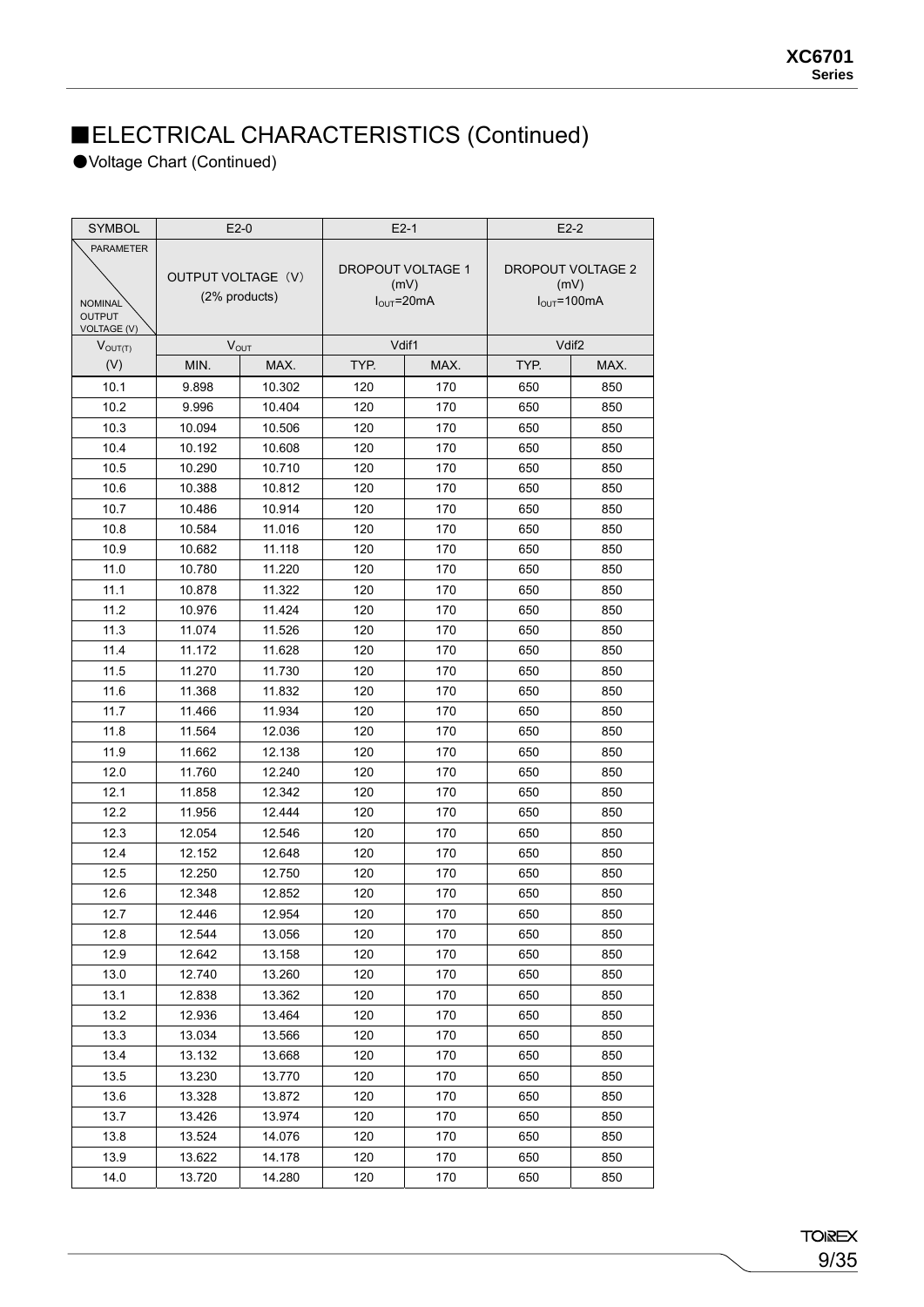## ■OUTPUT VOLTAGE CHART (Continued)

●Voltage Chart (Continued)

| <b>SYMBOL</b>                   | $E2-0$             |               | $E2-1$                          |      | $E2-2$                   |                   |
|---------------------------------|--------------------|---------------|---------------------------------|------|--------------------------|-------------------|
| <b>PARAMETER</b>                |                    |               |                                 |      |                          |                   |
|                                 | OUTPUT VOLTAGE (V) |               | <b>DROPOUT VOLTAGE 1</b>        |      | <b>DROPOUT VOLTAGE 2</b> |                   |
|                                 |                    | (2% products) |                                 | (mV) |                          | (mV)              |
| <b>NOMINAL</b><br><b>OUTPUT</b> |                    |               | $I_{\text{OUT}} = 20 \text{mA}$ |      |                          | $I_{OUT} = 100mA$ |
| <b>VOLTAGE (V)</b>              |                    |               |                                 |      |                          |                   |
| $V_{OUT(T)}$                    |                    | $V_{OUT}$     | Vdif1                           |      |                          | Vdif <sub>2</sub> |
| (V)                             | MIN.               | MAX.          | TYP.                            | MAX. | TYP.                     | MAX.              |
| 14.1                            | 13.818             | 14.382        | 120                             | 170  | 650                      | 850               |
| 14.2                            | 13.916             | 14.484        | 120                             | 170  | 650                      | 850               |
| 14.3                            | 14.014             | 14.586        | 120                             | 170  | 650                      | 850               |
| 14.4                            | 14.112             | 14.688        | 120                             | 170  | 650                      | 850               |
| 14.5                            | 14.210             | 14.790        | 120                             | 170  | 650                      | 850               |
| 14.6                            | 14.308             | 14.892        | 120                             | 170  | 650                      | 850               |
| 14.7                            | 14.406             | 14.994        | 120                             | 170  | 650                      | 850               |
| 14.8                            | 14.504             | 15.096        | 120                             | 170  | 650                      | 850               |
| 14.9                            | 14.602             | 15.198        | 120                             | 170  | 650                      | 850               |
| 15.0                            | 14.700             | 15.300        | 120                             | 170  | 650                      | 850               |
| 15.1                            | 14.798             | 15.402        | 120                             | 170  | 650                      | 850               |
| 15.2                            | 14.896             | 15.504        | 120                             | 170  | 650                      | 850               |
| 15.3                            | 14.994             | 15.606        | 120                             | 170  | 650                      | 850               |
| 15.4                            | 15.092             | 15.708        | 120                             | 170  | 650                      | 850               |
| 15.5                            | 15.190             | 15.810        | 120                             | 170  | 650                      | 850               |
| 15.6                            | 15.288             | 15.912        | 120                             | 170  | 650                      | 850               |
| 15.7                            | 15.386             | 16.014        | 120                             | 170  | 650                      | 850               |
| 15.8                            | 15.484             | 16.116        | 120                             | 170  | 650                      | 850               |
| 15.9                            | 15.582             | 16.218        | 120                             | 170  | 650                      | 850               |
| 16.0                            | 15.680             | 16.320        | 120                             | 170  | 650                      | 850               |
| 16.1                            | 15.778             | 16.422        | 120                             | 170  | 650                      | 850               |
| 16.2                            | 15.876             | 16.524        | 120                             | 170  | 650                      | 850               |
| 16.3                            | 15.974             | 16.626        | 120                             | 170  | 650                      | 850               |
| 16.4                            | 16.072             | 16.728        | 120                             | 170  | 650                      | 850               |
| 16.5                            | 16.170             | 16.830        | 120                             | 170  | 650                      | 850               |
| 16.6                            | 16.268             | 16.932        | 120                             | 170  | 650                      | 850               |
| 16.7                            | 16.366             | 17.034        | 120                             | 170  | 650                      | 850               |
| 16.8                            | 16.464             | 17.136        | 120                             | 170  | 650                      | 850               |
| 16.9                            | 16.562             | 17.238        | 120                             | 170  | 650                      | 850               |
| 17.0                            | 16.660             | 17.340        | 120                             | 170  | 650                      | 850               |
| 17.1                            | 16.758             | 17.442        | 120                             | 170  | 650                      | 850               |
| 17.2                            | 16.856             | 17.544        | 120                             | 170  | 650                      | 850               |
| 17.3                            | 16.954             | 17.646        | 120                             | 170  | 650                      | 850               |
| 17.4                            | 17.052             | 17.748        | 120                             | 170  | 650                      | 850               |
| 17.5                            | 17.150             | 17.850        | 120                             | 170  | 650                      | 850               |
| 17.6                            | 17.248             | 17.952        | 120                             | 170  | 650                      | 850               |
| 17.7                            | 17.346             | 18.054        | 120                             | 170  | 650                      | 850               |
| 17.8                            | 17.444             | 18.156        | 120                             | 170  | 650                      | 850               |
| 17.9                            | 17.542             | 18.258        | 120                             | 170  | 650                      | 850               |
| 18.0                            | 17.640             | 18.360        | 120                             | 170  | 650                      | 850               |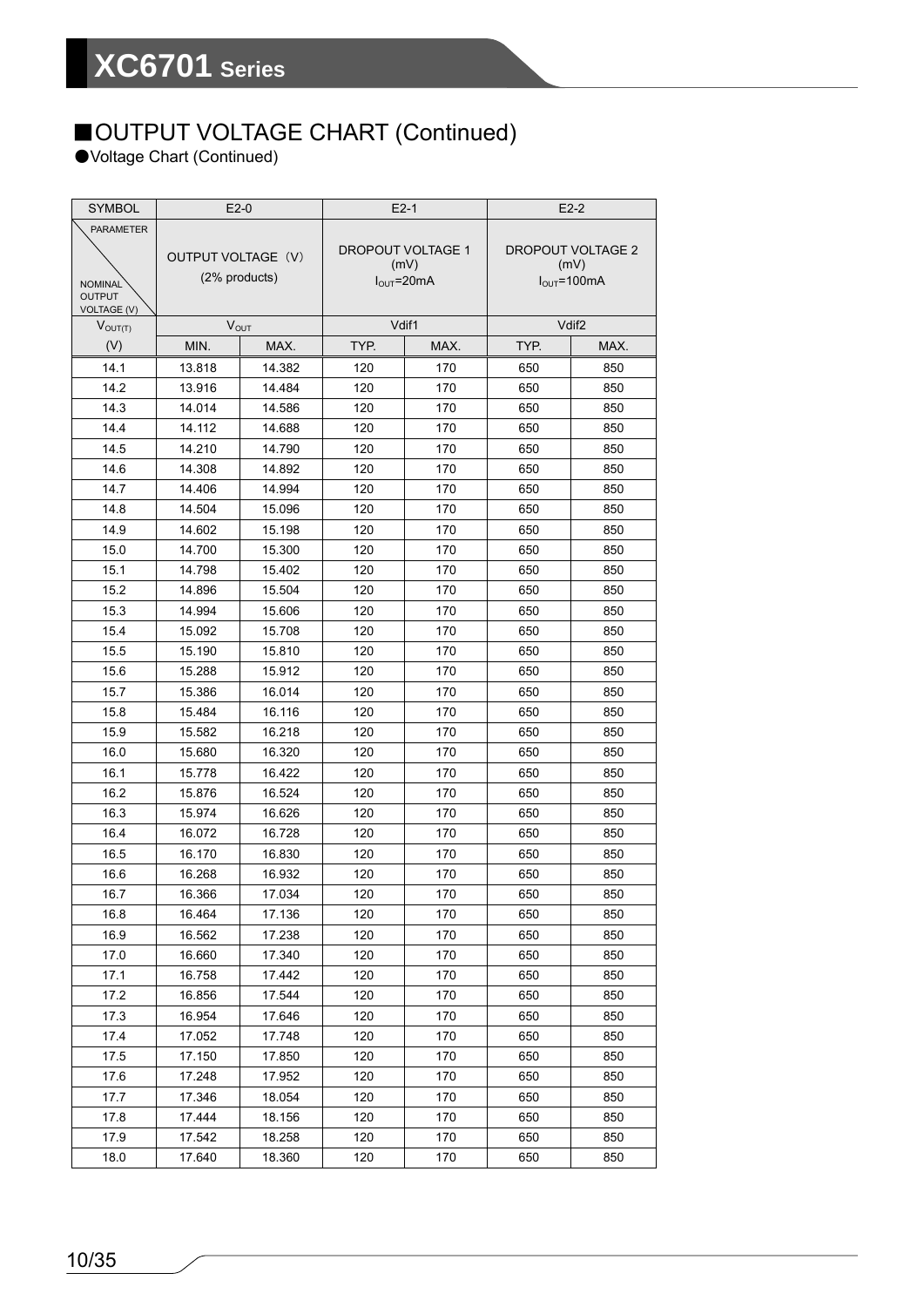### ■ OPERATIONAL EXPLANATION



#### <Output Voltage Control>

The voltage divided by resistors R1 & R2 is compared with the internal reference voltage by the error amplifier. The P-channel MOSFET, which is connected to the  $V_{\text{OUT}}$  pin, is then driven by the subsequent output signal. The output voltage at the V<sub>OUT</sub> pin is controlled and stabilized by a system of negative feedback. The current limit circuit, short protect circuit and thermal protection circuit operate in relation to the level of output current and heat generation. Further, the IC's internal circuitry can be shutdown via the CE pin's signal.

#### <Short-Circuit Protection>

The XC6701 series includes a current fold-back circuit as a short circuit protection. When the load current reaches the current limit level, the current fold-back circuit operates and output voltage drops. The output voltage drops further and output current decreases. When the output pin is shorted, a current of about 30mA flows.

#### <CE Pin>

The IC's internal circuitry can be shutdown via the signal from the CE pin with the XC6701A/B series. In shutdown mode, output at the V<sub>OUT</sub> pin will be pulled down by R1 and R2 to the Vss level. Note that as the XC6701B series' operations will become unstable with the CE pin open. We suggest that you use this IC with either a  $V_{IN}$  voltage or a  $V_{SS}$  voltage input at the CE pin. If this IC is used with the correct specifications for the CE pin, the operational logic is fixed and the IC will operate normally. However, supply current may increase as a result of through current in the IC's internal circuitry if a medium voltage is applied.

#### <Thermal Shutdown>

When the junction temperature of the built-in driver transistor reaches the temperature limit level (150℃ TYP.), the thermal protection circuit operates and the driver transistor will be set to OFF. The IC resumes its operation when the thermal shutdown function is released and the IC's operation is automatically restored because the junction temperature drops to the level of the thermal shutdown release voltage.

#### <Minimum Operating Voltage>

For the stable operation of the IC, over 2.0V of input voltage is necessary. The output voltage may not be generated normally if the input voltage is less than 2.0V.

### ■ NOTES ON USE

- 1. For temporary, transitional voltage drop or voltage rising phenomenon, the IC is liable to malfunction should the ratings be exceeded.
- 2. Where wiring impedance is high, operations may become unstable due to the noise and/or phase lag depending on output current. Please strengthen V<sub>IN</sub> and V<sub>SS</sub> wiring in particular.
- 3. Phase compensation inside the IC is performed in the XC6701 series. Therefore, an abnormal oscillation does not occur even if there is no output capacitor C<sub>L</sub>. An input capacitor C<sub>IN</sub> around 0.1  $\mu$  F~1.0  $\mu$  F between the V<sub>IN</sub> pin and the V<sub>SS</sub> pin is required for input stability. Also, the output voltage fluctuation such as under shoot or over shoot, which occurs because of the load change can be controlled by placing the output capacitor C<sub>L</sub> around 0.1  $\mu$  F $\sim$ 1.0  $\mu$  F between the V<sub>OUT</sub> pin and Vss pin. The input capacitor  $(C<sub>IN</sub>)$  and the output capacitor  $(C<sub>L</sub>)$  should be placed to the IC as close as possible with a shorter wiring.
- 4. When the IC is operated with no load, the output voltage may increase in the high temperature beyond operating range.
- 5. Torex places an importance on improving our products and its reliability. However, by any possibility, we would request user fail-safe design and post-aging treatment on system or equipment.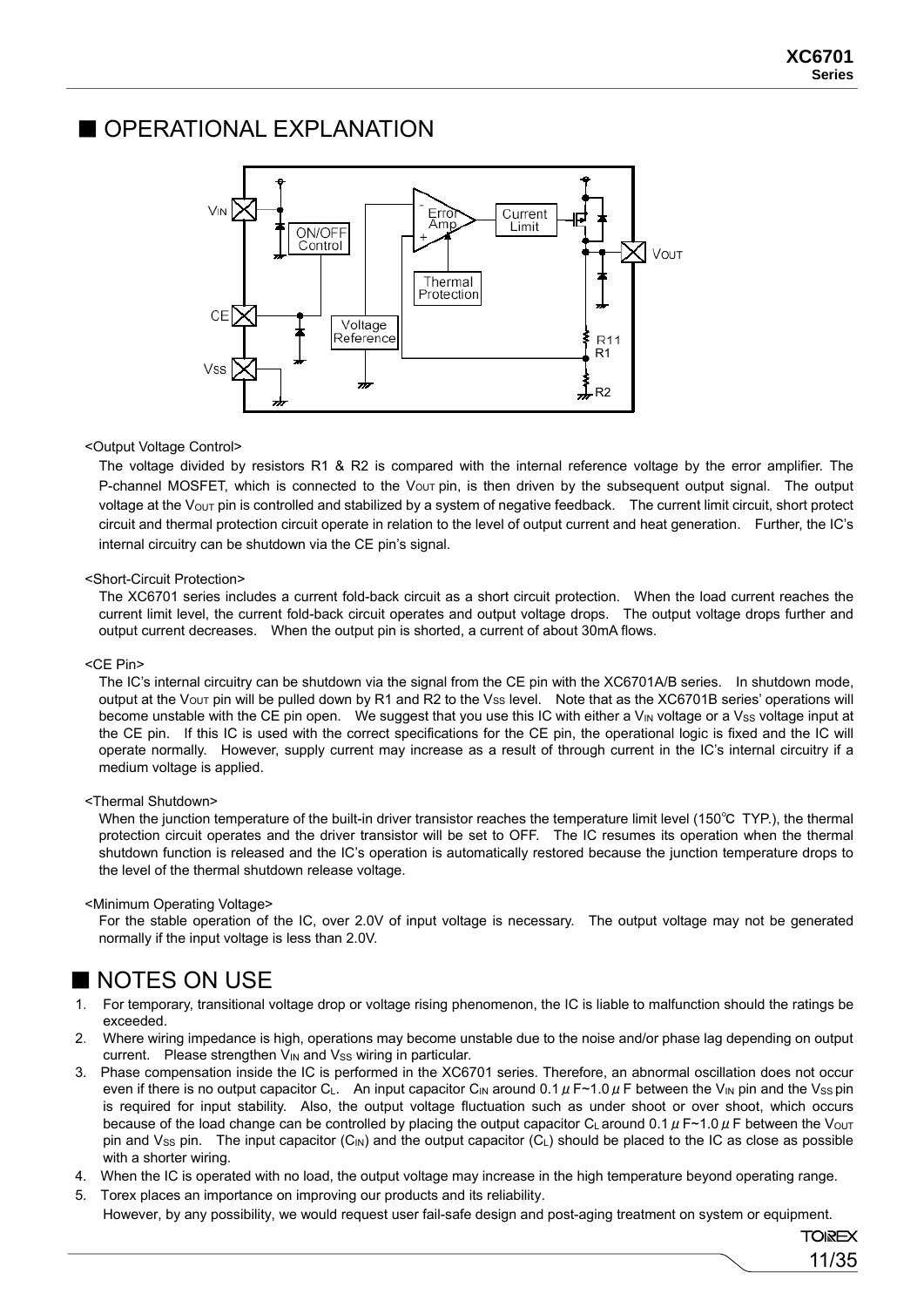# **XC6701 Series**

# ■ TEST CIRCUITS

Circuit ①

●XC6701A/B Series ●XC6701D Series



Circuit ②

●XC6701A/B Series ●XC6701D Series





Circuit ③

●XC6701A/B Series ●XC6701D Series



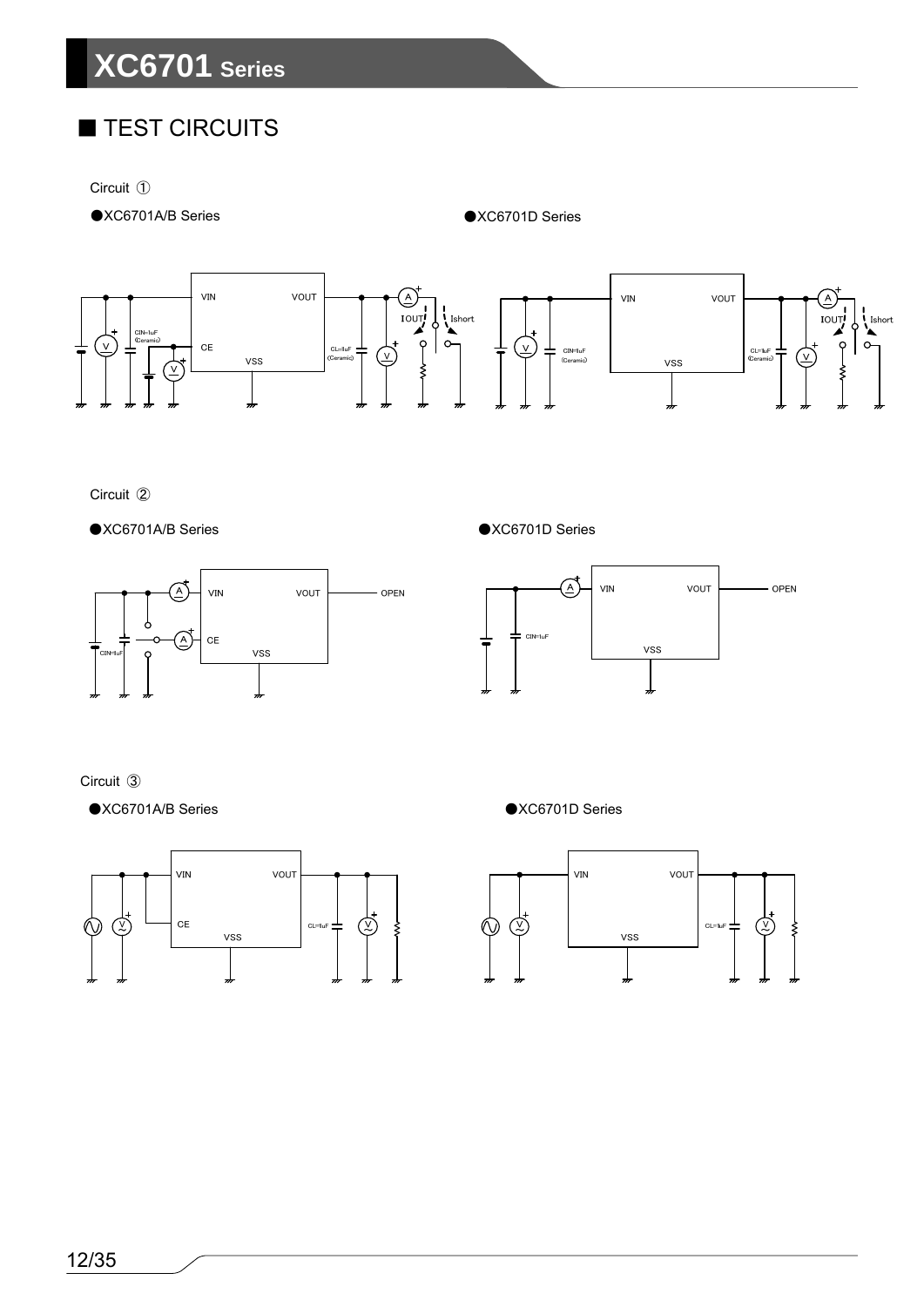### **TYPICAL PERFORMANCE CHARACTERISTICS**

#### (1) Output Voltage vs. Output Current







Output Current :  $I_{\text{OUT}}$  (mA)



#### XC6701A/B/D 502



#### XC6701A/B/D C02



**TOIREX** 13/35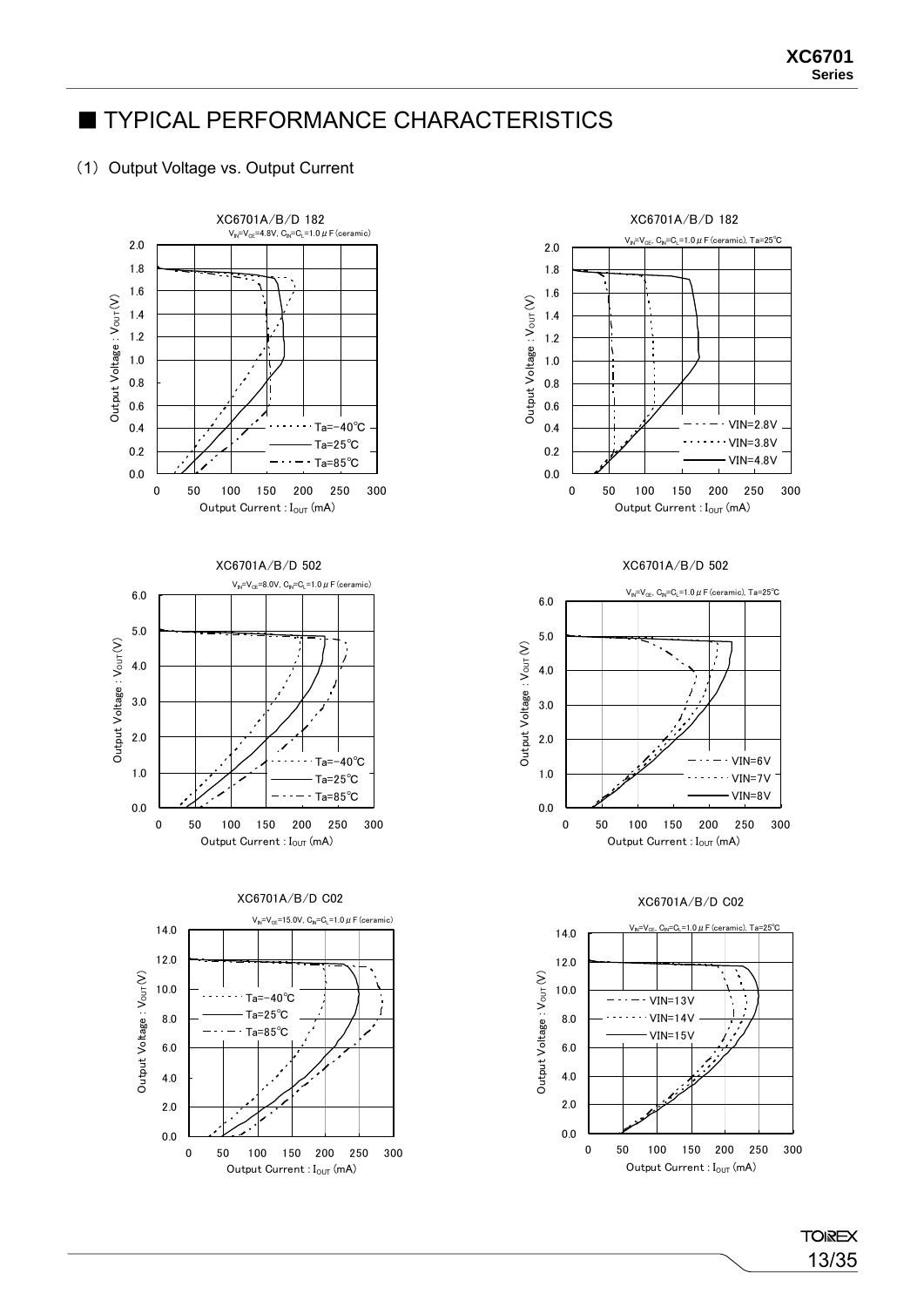#### (1) Output Voltage vs. Output Current (Continued)



#### (2) Output Voltage vs. Input Voltage





#### XC6701A/B/D J02  $V_N=V_{CE}$ ,  $C_N=C_L=1.0 \ \mu$  F (ceramic), Ta=25°C 20.0 18.0 16.0 14.0 7 VIN=19V 12.0 VIN=20V  $\prime$ 10.0 VIN=21V 8.0 6.0

2.0 4.0

 $\mathsf{Output}\ \mathsf{Voltage} : \mathsf{V}\mathsf{out}(\mathsf{V})$ 

Output Voltage: Vouτ (V)





4 8 12 16 20 24 28

14/35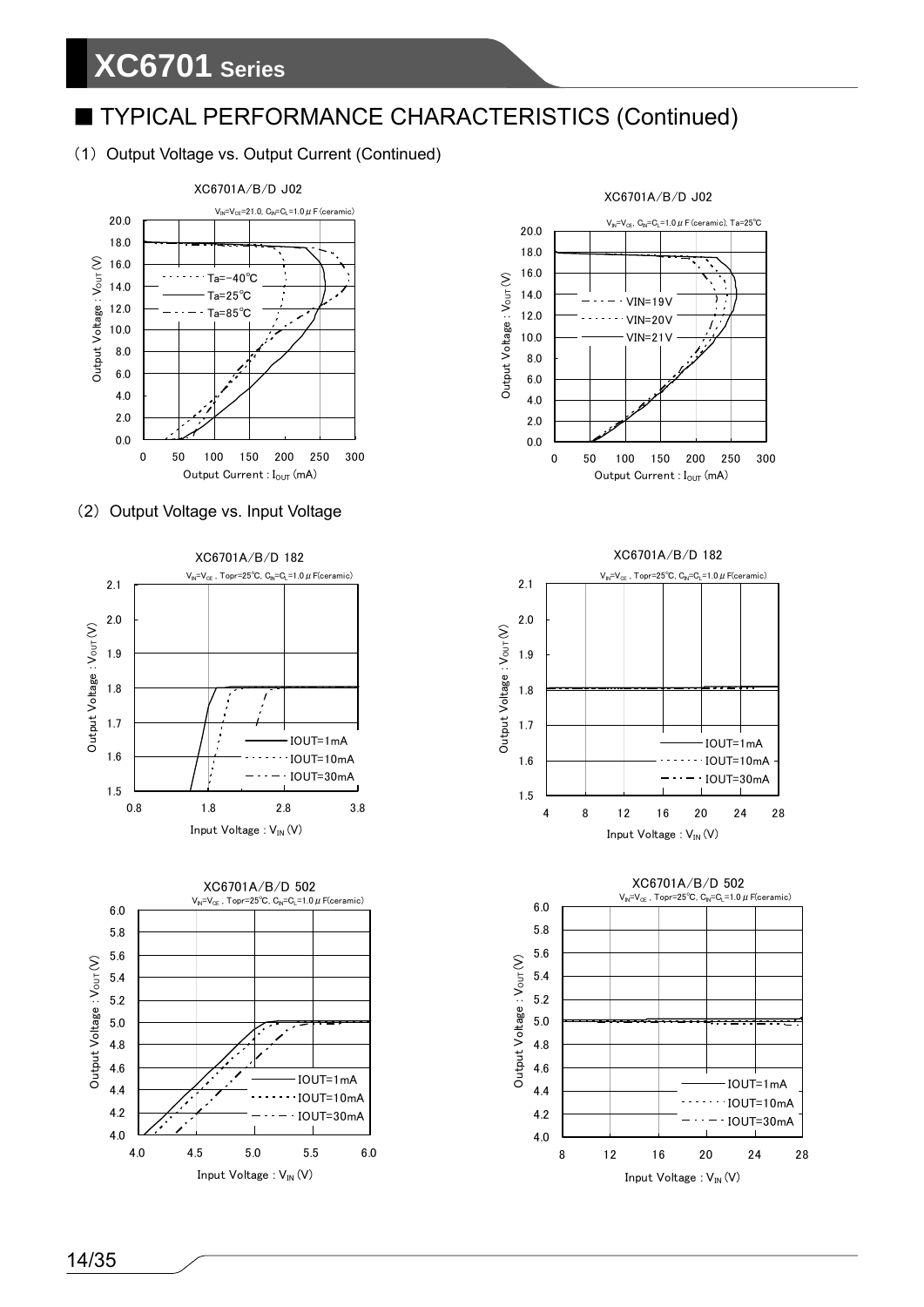(2) Output Voltage vs. Input Voltage (Continued)



(3) Dropout Voltage vs. Output Current









**TOIREX** 15/35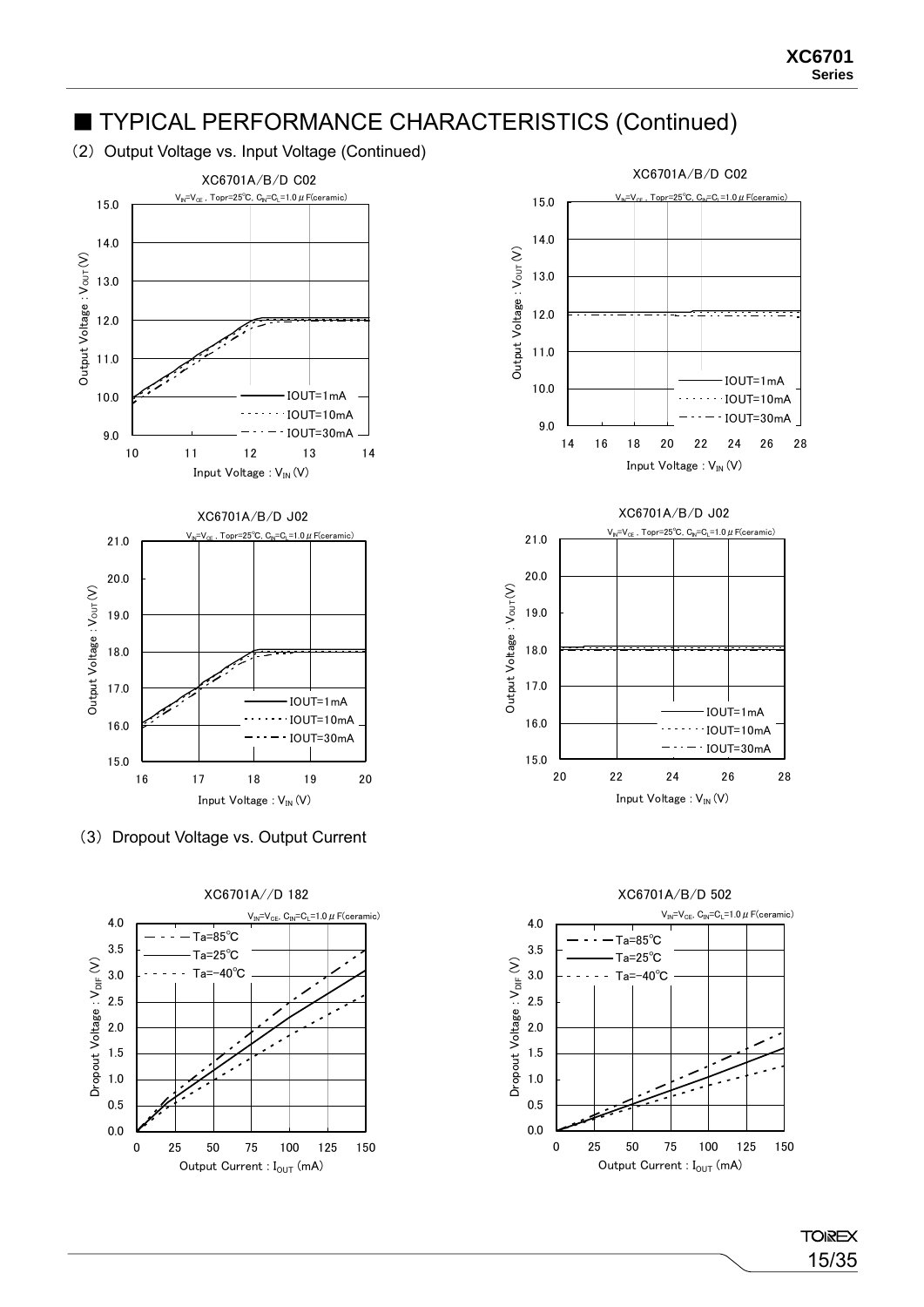(3) Dropout Voltage vs. Output Current (Continued)



#### (4) Supply Current vs. Input Voltage

XC6701A/B/D 182









XC6701A/B/D 182



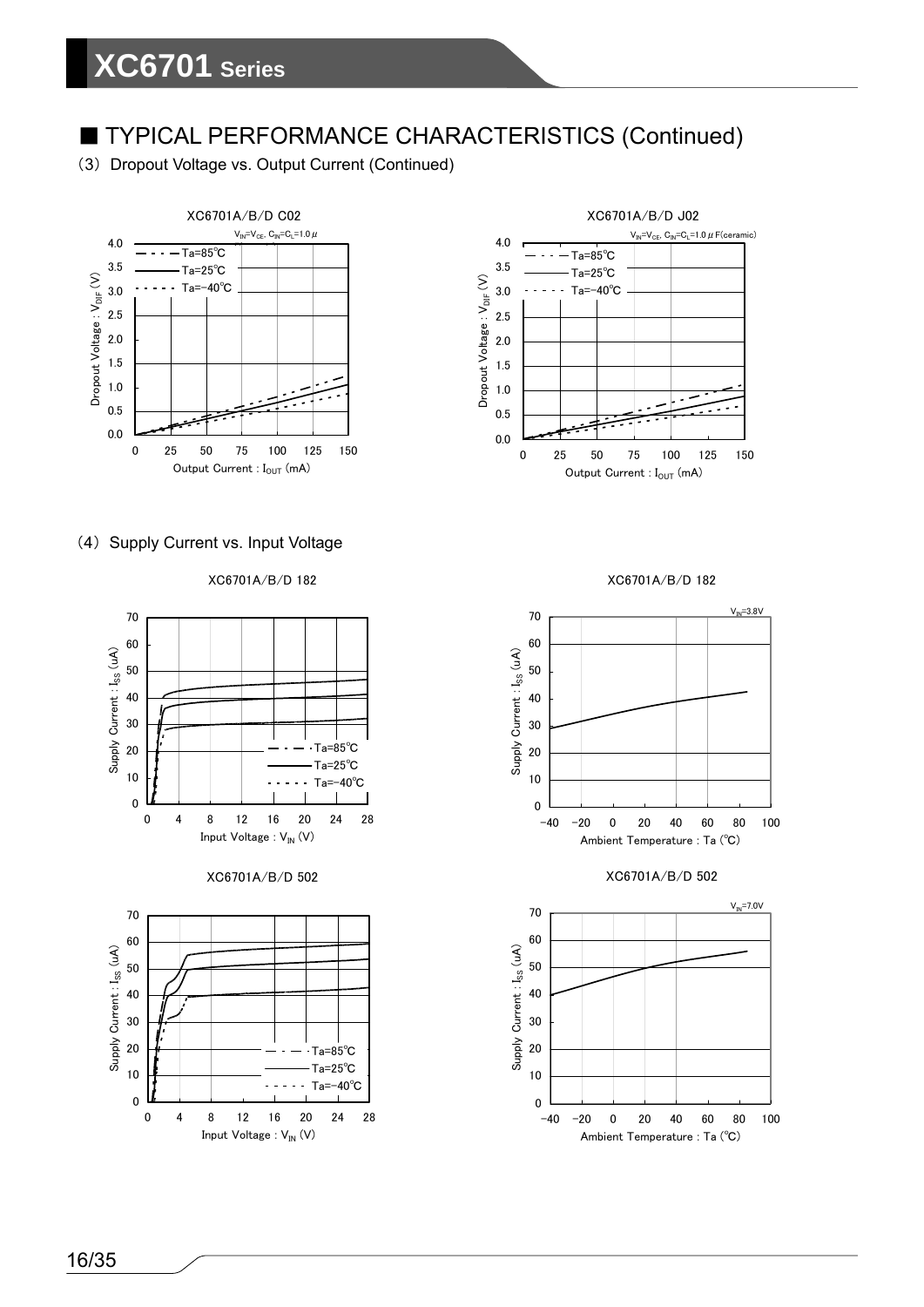#### (4) Supply Current vs. Input Voltage (Continued)



# XC6701A/B/D C02

(5) Output Voltage vs. Ambient Temperature





XC6701A/B/D 502



#### XC6701A/B/D C02

**TOIREX** 17/35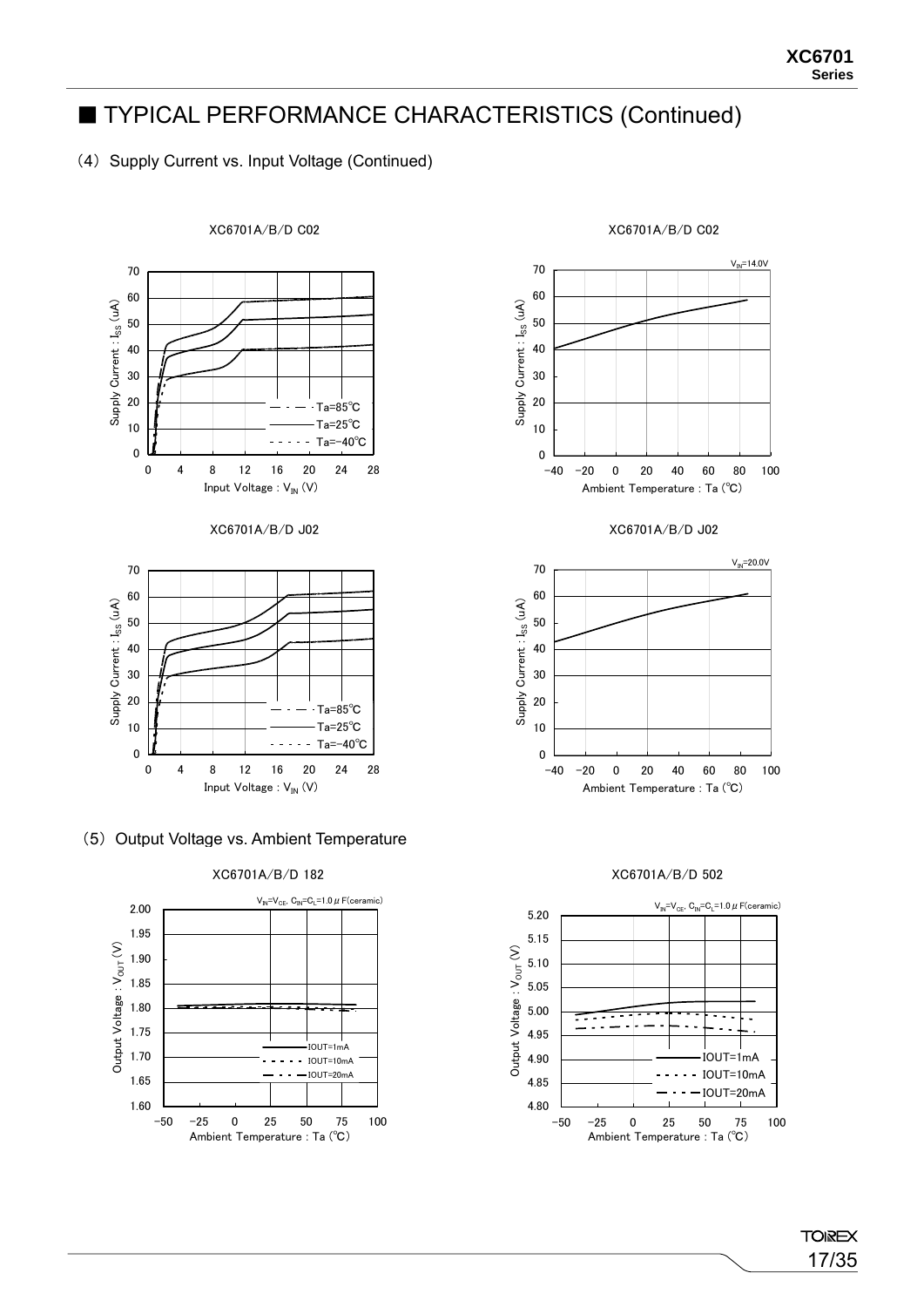(5)Output Voltage vs. Ambient Temperature (Continued)



#### (6) Input Transient Response













18/35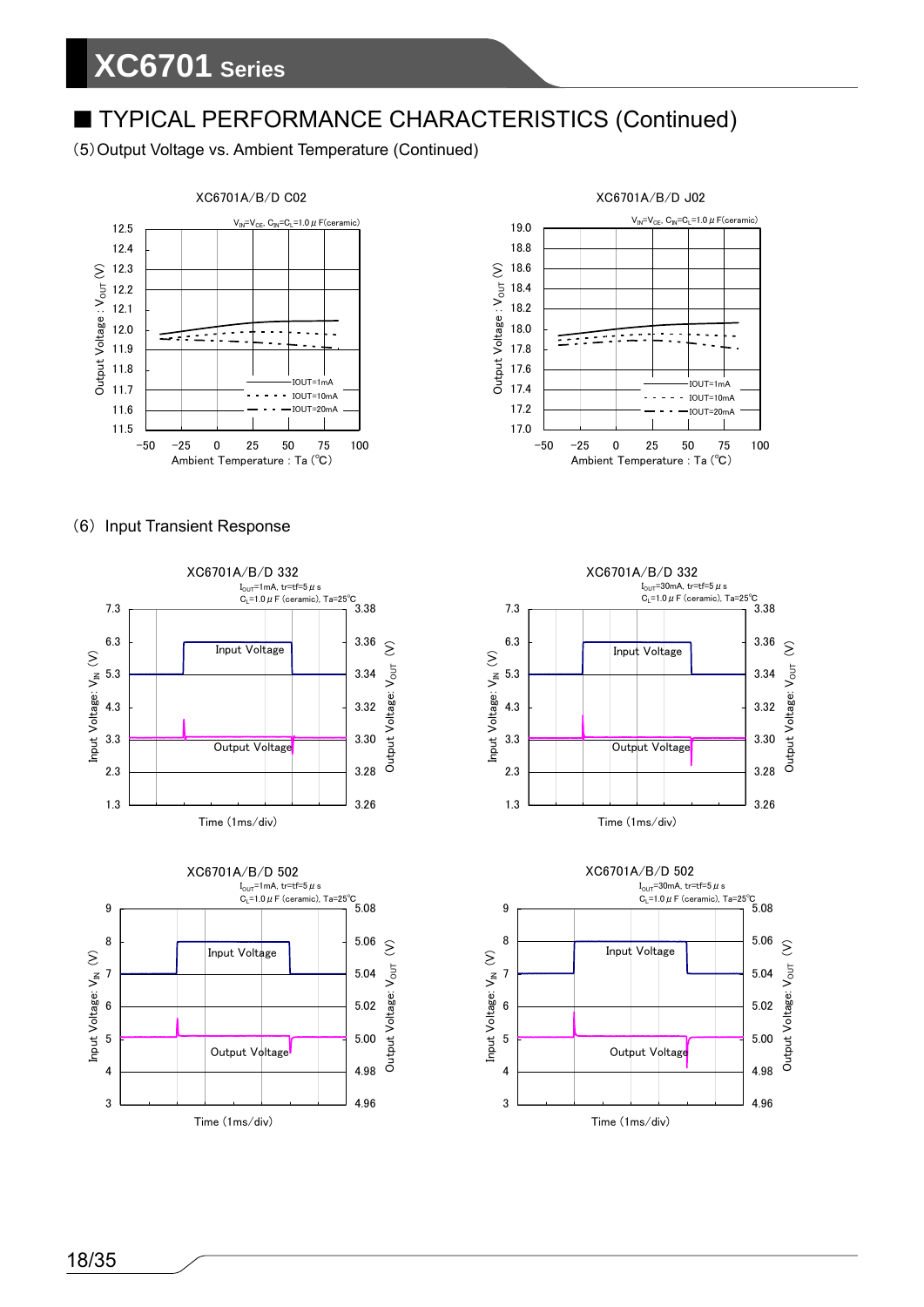#### (6) Input Transient Response (Continued)









#### (7) Load Transient Response



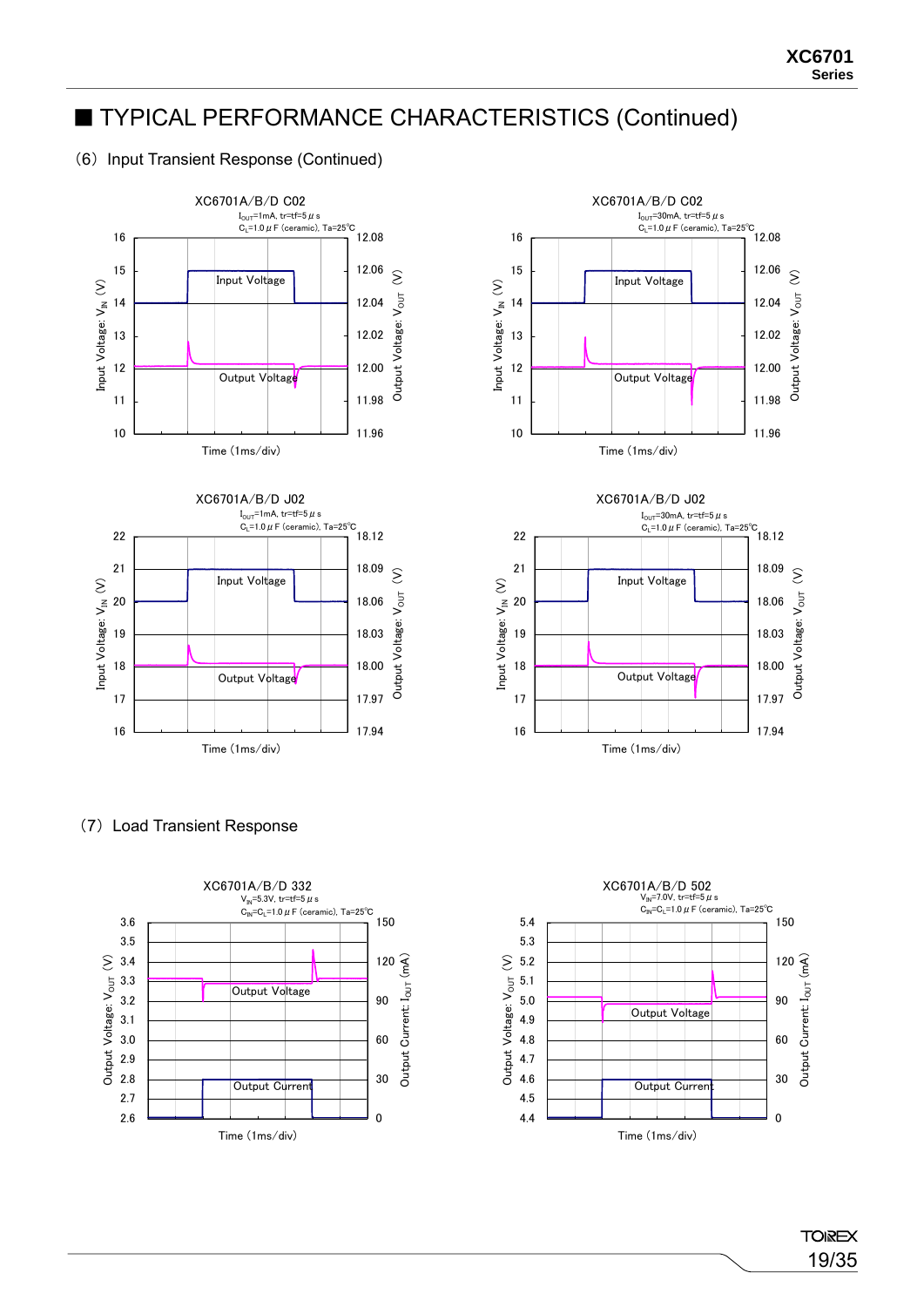#### (7) Load Transient Response (Continued)





#### (8) Rising Response Time







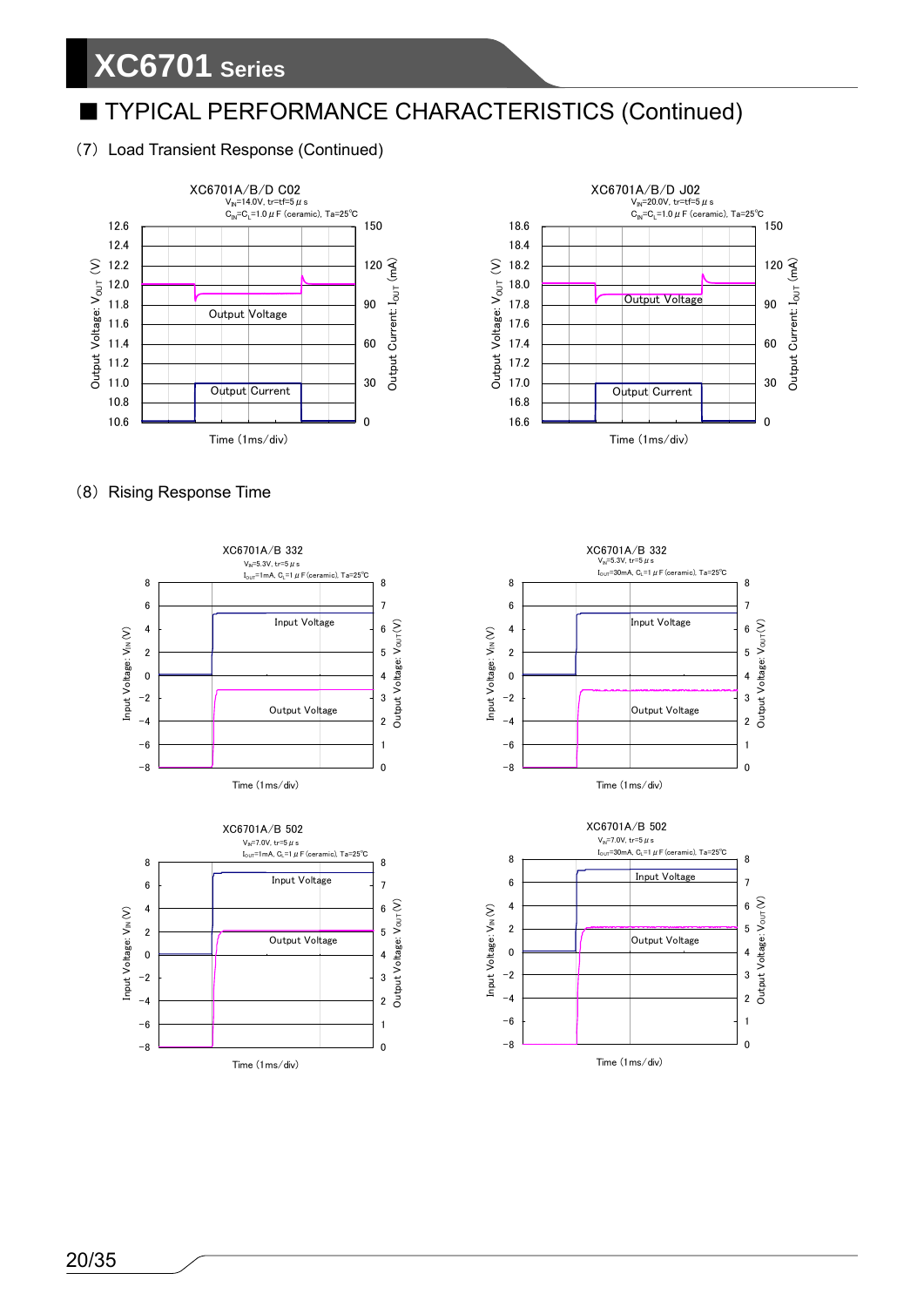(8) Rising Response Time (Continued)







(9) CE Rising Response Time



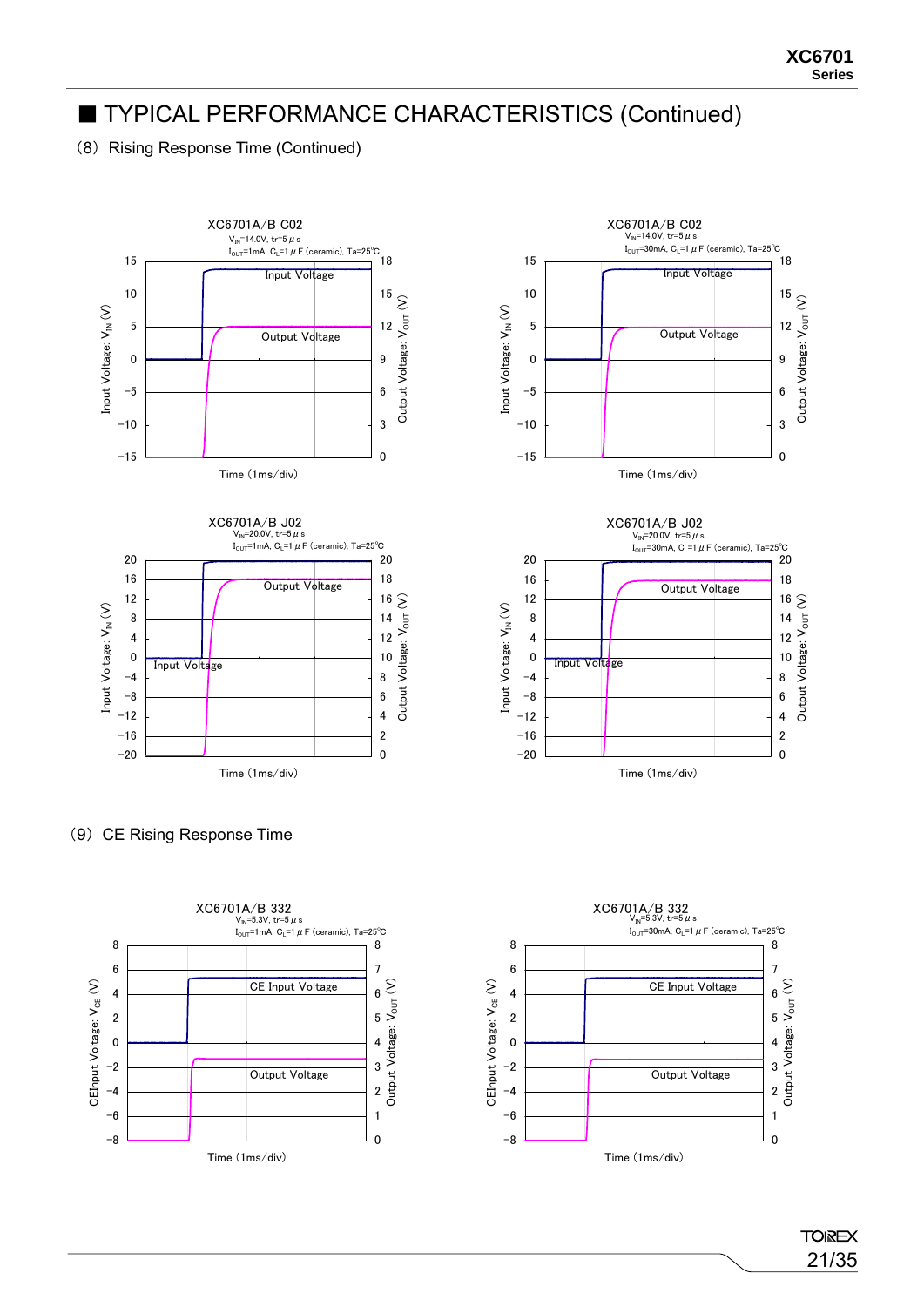# **XC6701 Series**

### ■ TYPICAL PERFORMANCE CHARACTERISTICS (Continued)

(9) CE Rising Response Time (Continued)











XC6701A/B C02 V<sub>IN</sub>=14.0V, tr=5  $\mu$  s  $I<sub>OUT</sub>=30$ mA, C<sub>L</sub>=1  $\mu$  F (ceramic), Ta=25°C



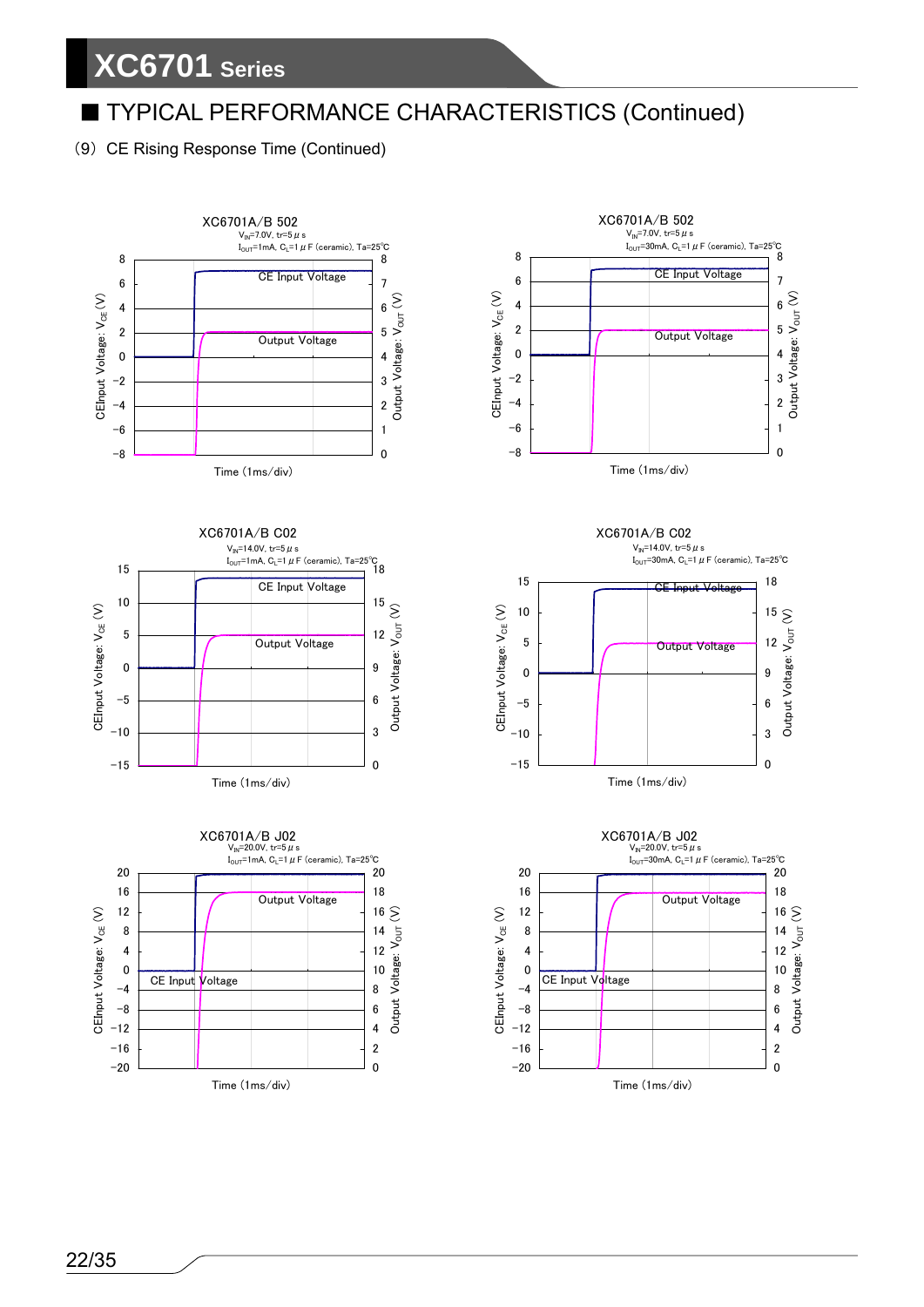#### (10) Ripple Rejection Rate





XC6701A/B/D 502





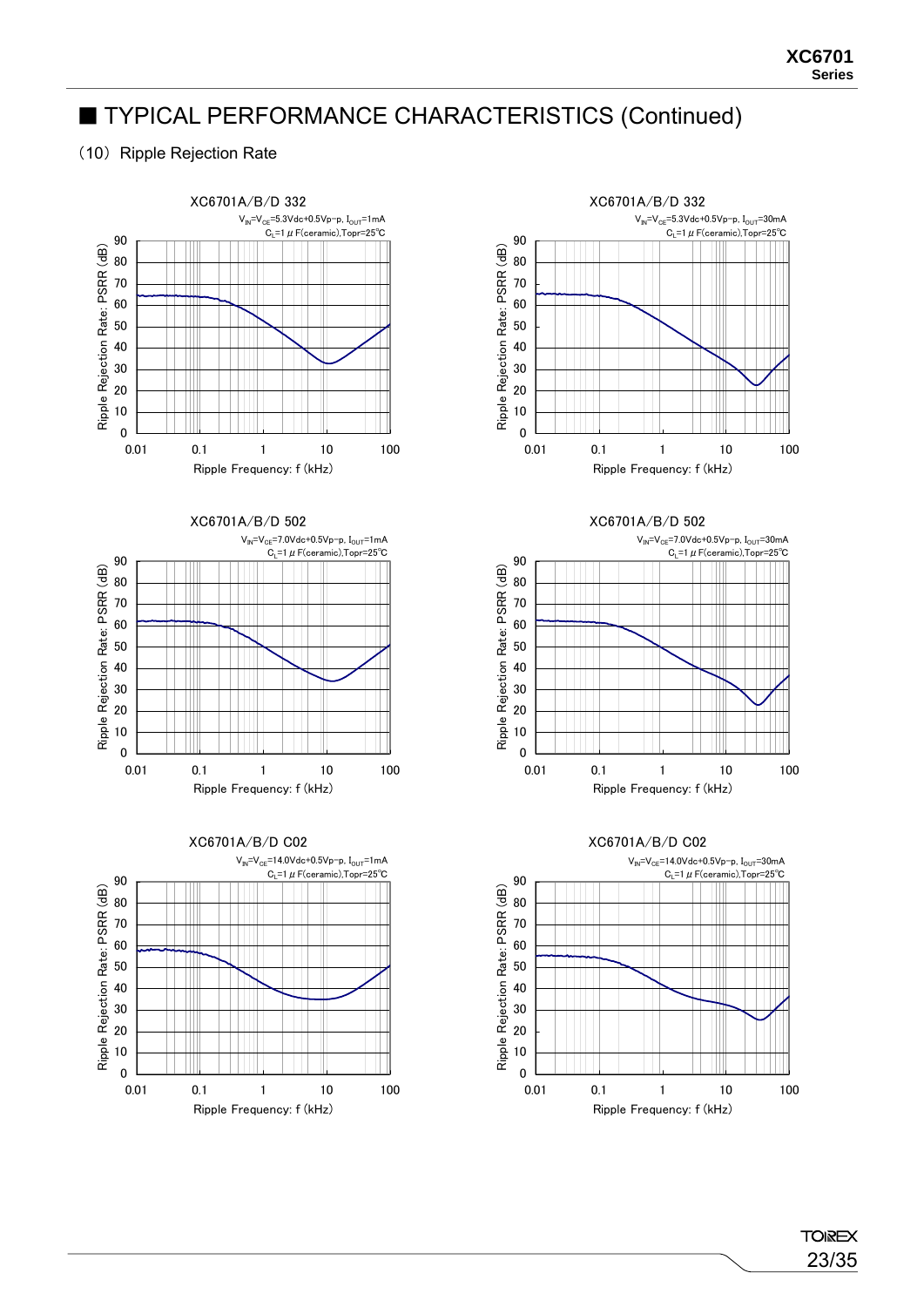(10) Ripple Rejection Rate (Continued)



XC6701A/B/D J02  $V_{IN} = V_{CE} = 14.0V$ dc+0.5Vp-p, I<sub>OUT</sub>=30mA  $C_{L}$ =1  $\mu$  F(ceramic),Topr=25°C 90 Ripple Rejection Rate: PSRR (dB) 80 Ш 70  $\mathbb{H}$ 60 TT 50 Ш  $\blacksquare$  $\blacksquare$ 40 Ш III 30  $\Box$  $\overline{\phantom{a}}$ 20 10 0 0.01 0.1 1 10 100 Ripple Frequency: f (kHz)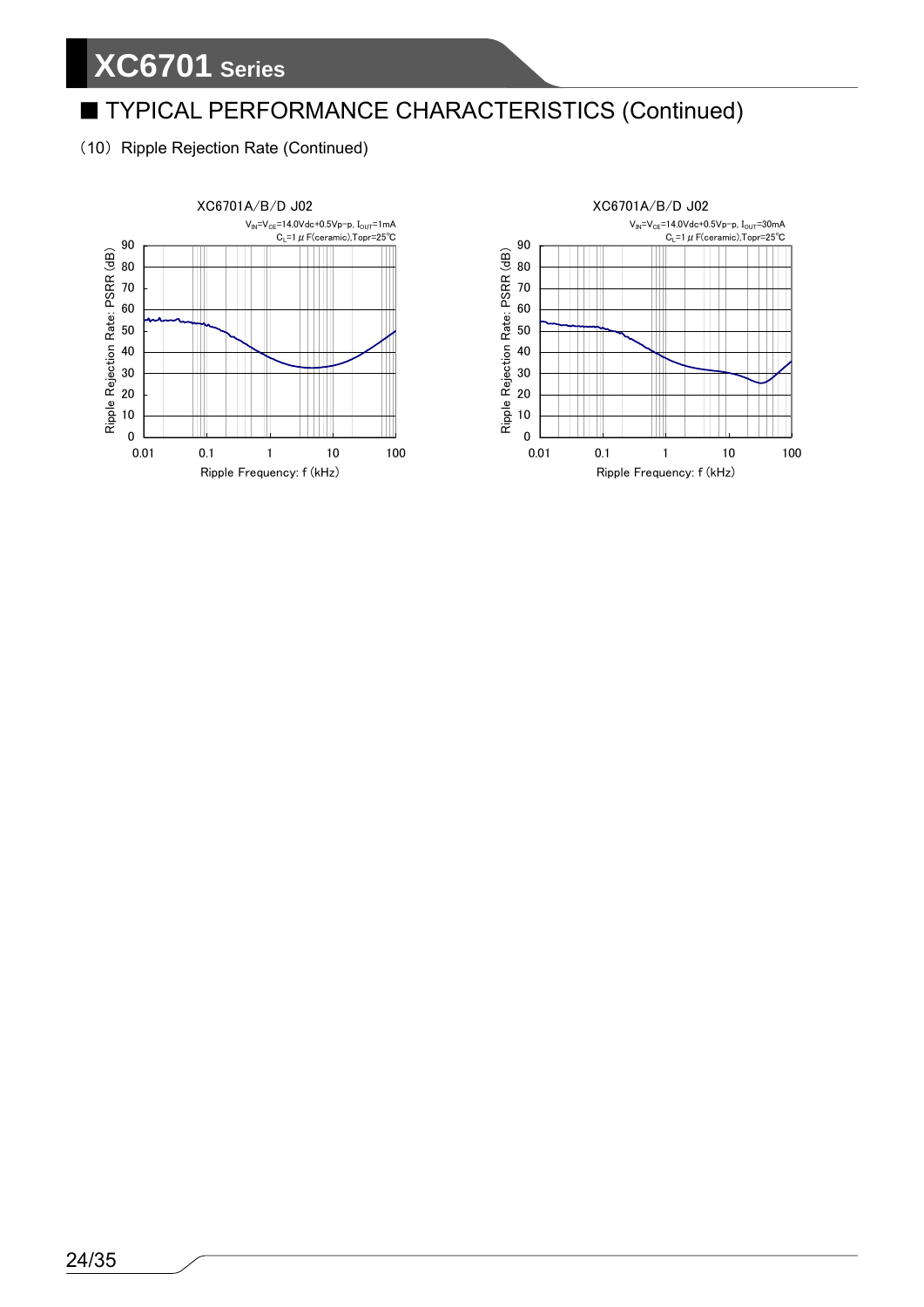### ■PACKAGING INFORMATION

 $\bullet$ SOT-25





Unit :mm

0.2MIN









●USP-6C Reference Metal Mask Design



**TOIREX** 

25/35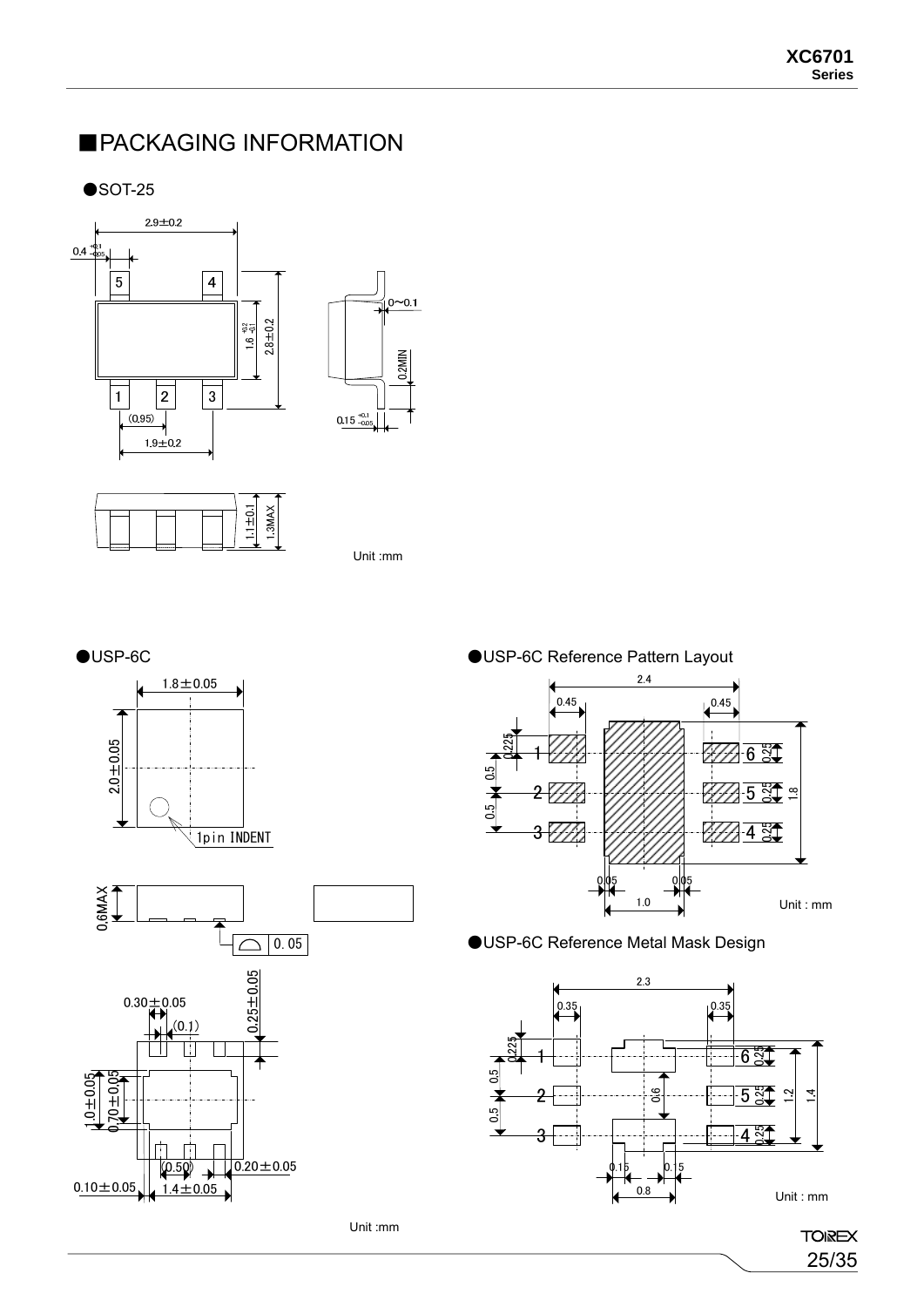## ■PACKAGING INFORMATION (Continued)





 $\bullet$ SOT-89







 $0.4 +0.03$ 

Unit :mm









Unit :mm

**BOTTOM VIEW** 

 $0.46 - 0.61$ 

 $1.6^{+0.15}_{-0.2}$  $0.42 \pm 0.06$  0.42 $\pm$ 0.06 0.42 $\pm$ 0.06 5 | | | 2 | | | 4 **D.8 MIN** Φ1.0 1.35 MAX  $2.5 + 0.1$ 0.8 MIN

 $4.5 \pm 0.1 + 0.15$ 

●SOT-89-5





 $(1.7)$  $(1.6)$  $\sqrt{6}$ ੑ ke  $(1, 8)$ S Unit :mm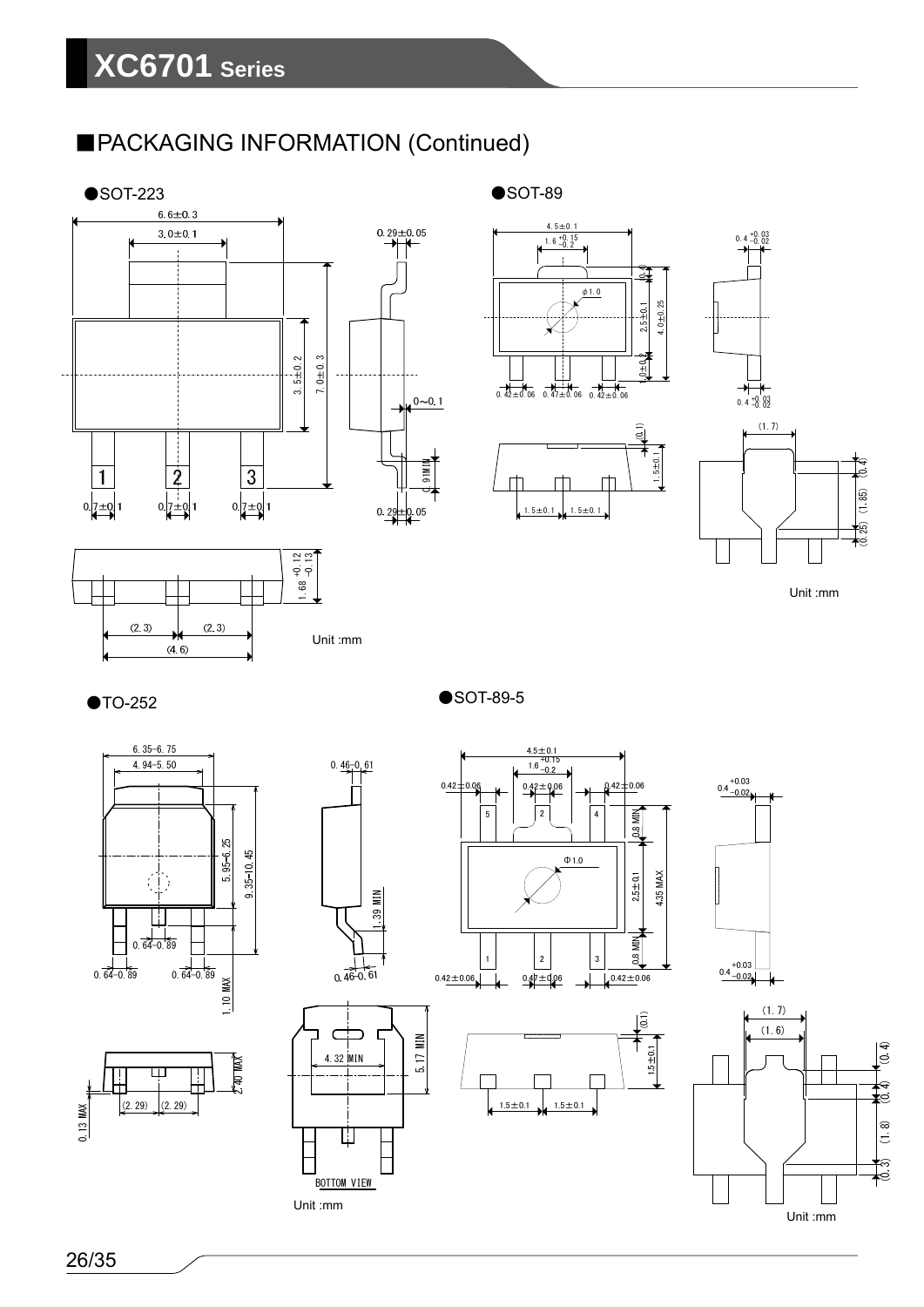### ■PACKAGING INFORMATION (Continued)

SOT-25 Power Dissipation

 The value of power dissipation varies with the mount board conditions. Power dissipation data for the SOT-25 is shown in this page. Please use this data as the reference data taken in the following condition.

| 1. | <b>Measurement Condition</b>   |                                                          |
|----|--------------------------------|----------------------------------------------------------|
|    | Condition:                     | Mount on a board                                         |
|    | Ambient <sup>.</sup>           | Natural convection                                       |
|    | Soldering:                     | Lead (Pb) free                                           |
|    | Board:                         | Dimensions 40 x 40 mm (1600 mm <sup>2</sup> in one side) |
|    |                                | Copper (Cu) traces occupy 50% of the board area          |
|    |                                | In top and back faces                                    |
|    |                                | Package heat-sink is tied to the copper traces           |
|    |                                | (Board of SOT-26 is used.)                               |
|    | Material:                      | Glass Epoxy (FR-4)                                       |
|    | Thickness:                     | $1.6$ mm                                                 |
|    | Through-hole: 4 x 0.8 Diameter |                                                          |



2. Power Dissipation vs. Ambient Temperature (85℃) The Control of the System and Australian Board (Unit: mm)

|  | Board Mount (Tj max = $125^{\circ}$ C) |  |  |
|--|----------------------------------------|--|--|
|--|----------------------------------------|--|--|

| Ambient<br>Temperature<br>(°C) | <b>Power Dissipation</b><br>Pd (mW) | Thermal<br>Resistance<br>$(^{\circ}C/W)$ |
|--------------------------------|-------------------------------------|------------------------------------------|
| 25                             | 600                                 |                                          |
| 85                             | 240                                 | 166.67                                   |



#### 3. Power Dissipation vs. Ambient Temperature (105℃)

Board Mount (Tj max = 125℃)

| Ambient<br>Temperature<br>$C^{\circ}$ | <b>Power Dissipation</b><br>Pd (mW) | Thermal<br>Resistance<br>$(^{\circ}C/W)$ |
|---------------------------------------|-------------------------------------|------------------------------------------|
| 25                                    | 600                                 | 166.67                                   |
| 105                                   | 120                                 |                                          |



27/35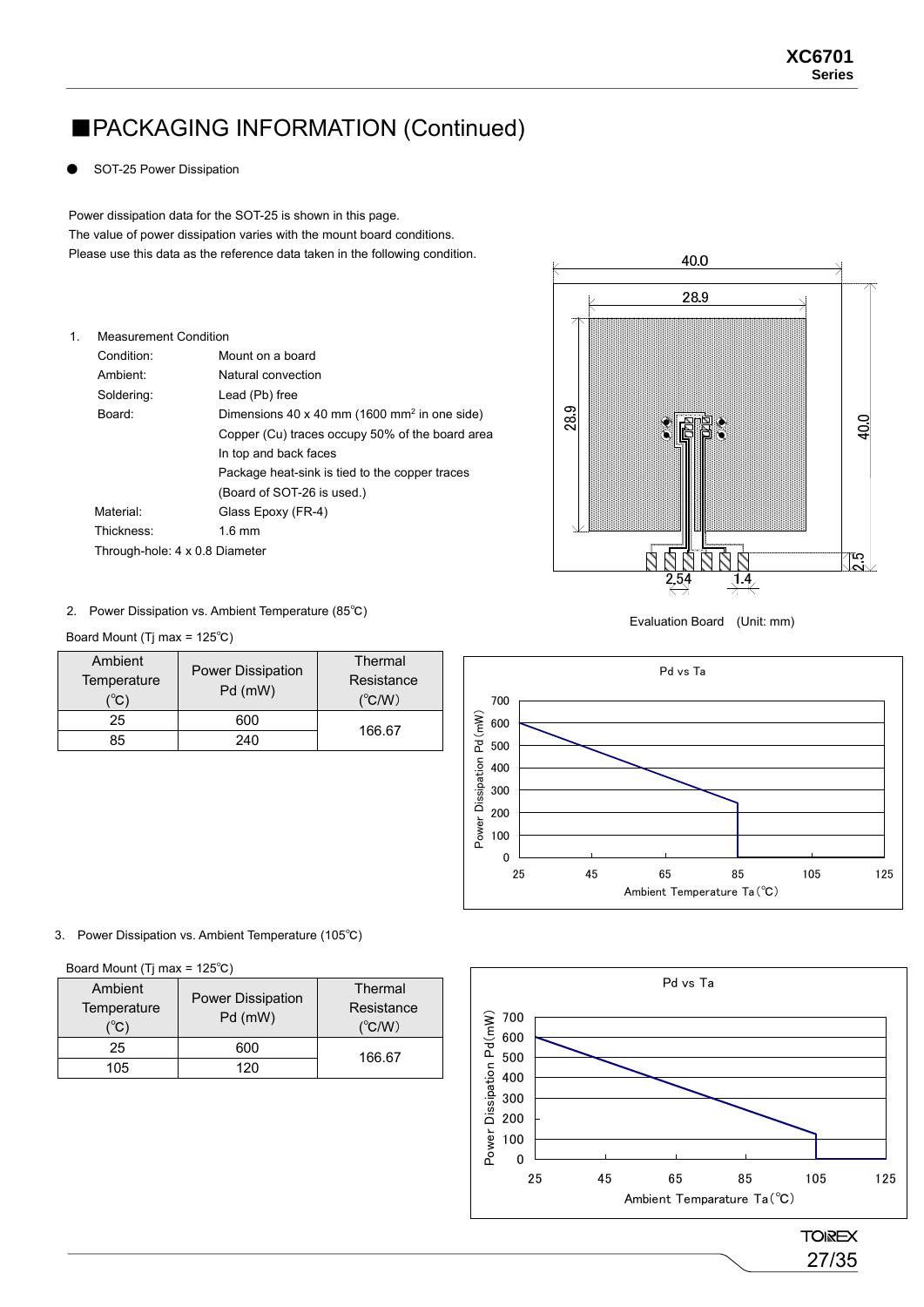# **XC6701 Series**

### ■PACKAGING INFORMATION (Continued)

SOT-89-5 Power Dissipation

Power dissipation data for the SOT-89-5 is shown in this page. The value of power dissipation varies with the mount board conditions. Please use this data as the reference data taken in the following condition.

| 1. | <b>Measurement Condition</b>   |                                                          |
|----|--------------------------------|----------------------------------------------------------|
|    | Condition:                     | Mount on a board                                         |
|    | Ambient:                       | Natural convection                                       |
|    | Soldering:                     | Lead (Pb) free                                           |
|    | Board:                         | Dimensions 40 x 40 mm (1600 mm <sup>2</sup> in one side) |
|    |                                | Copper (Cu) traces occupy 50% of the board area          |
|    |                                | In top and back faces                                    |
|    |                                | Package heat-sink is tied to the copper traces           |
|    | Material:                      | Glass Epoxy (FR-4)                                       |
|    | Thickness:                     | $1.6 \text{ mm}$                                         |
|    | Through-hole: 5 x 0.8 Diameter |                                                          |



Evaluation Board (Unit: mm) 2. Power Dissipation vs. Ambient Temperature (85℃)

Board Mount (Tj max = 125℃)

| Ambient                            | <b>Power Dissipation</b><br>Pd(mW) | Thermal             |
|------------------------------------|------------------------------------|---------------------|
| Temperature<br>$(^\circ\!{\rm C})$ |                                    | Resistance<br>′℃/W) |
| 25                                 | 1300                               |                     |
| 85                                 | 520                                | 76.92               |



Board Mount (Tj max = 125℃)

| Ambient<br>Temperature<br>$(^{\circ}\mathrm{C})$ | <b>Power Dissipation</b><br>Pd(mW) | Thermal<br>Resistance<br>(°C/W) |
|--------------------------------------------------|------------------------------------|---------------------------------|
| 25                                               | 1300                               | 76.92                           |
| 105                                              | 260                                |                                 |

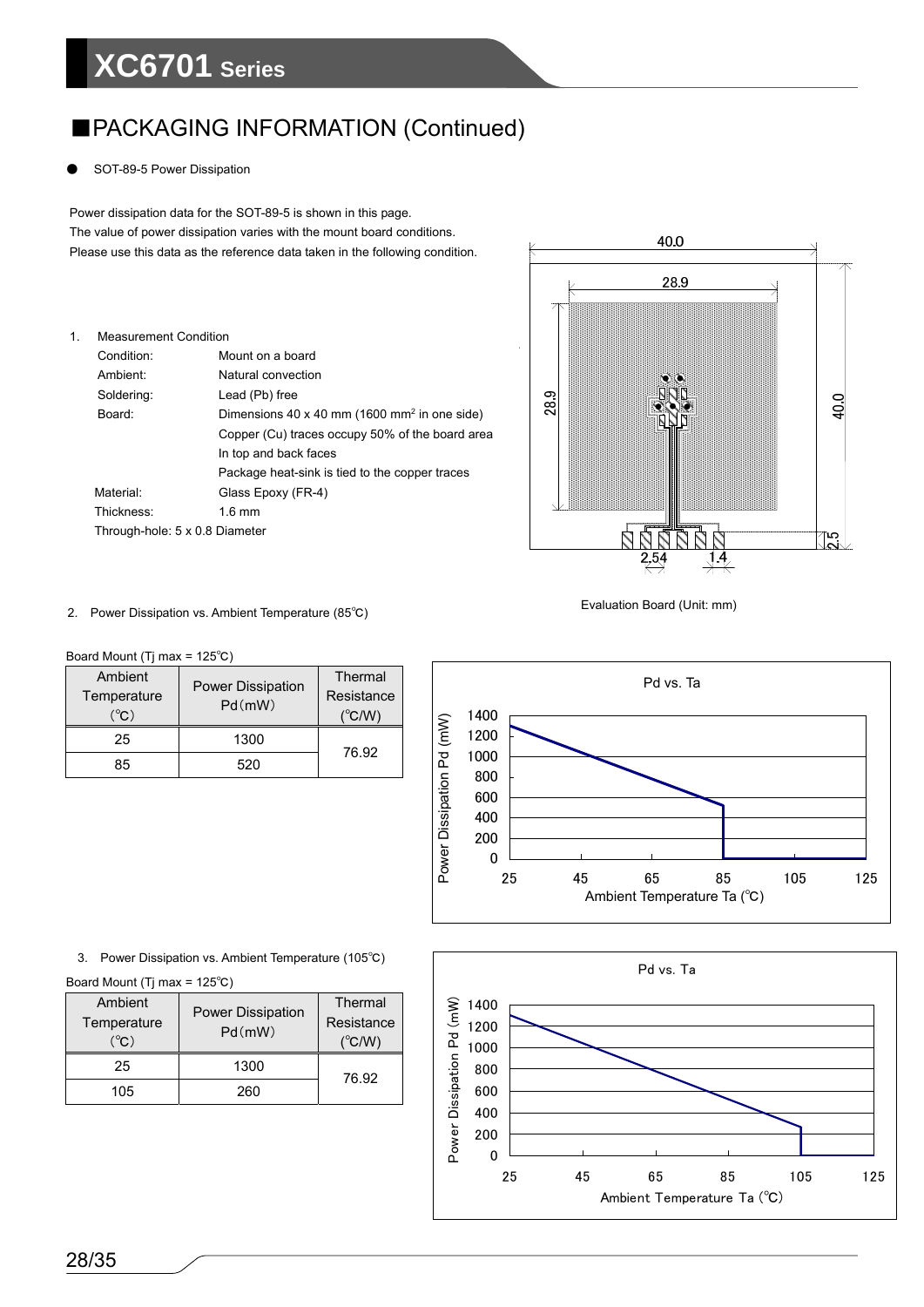### ■PACKAGING INFORMATION (Continued)

**USP-6C Power Dissipation** 

Power dissipation data for the USP-6C is shown in this page. The value of power dissipation varies with the mount board conditions. Please use this data as the reference data taken in the following condition.

| 1. | <b>Measurement Condition</b>   |                                                          |
|----|--------------------------------|----------------------------------------------------------|
|    |                                |                                                          |
|    | Condition:                     | Mount on a board                                         |
|    | Ambient:                       | Natural convection                                       |
|    | Soldering:                     | Lead (Pb) free                                           |
|    | Board:                         | Dimensions 40 x 40 mm (1600 mm <sup>2</sup> in one side) |
|    |                                | Copper (Cu) traces occupy 50% of the board area          |
|    |                                | In top and back faces                                    |
|    |                                | Package heat-sink is tied to the copper traces           |
|    | Material:                      | Glass Epoxy (FR-4)                                       |
|    | Thickness:                     | $1.6 \text{ mm}$                                         |
|    | Through-hole: 4 x 0.8 Diameter |                                                          |



Evaluation Board (Unit: mm) 2. Power Dissipation vs. Ambient Temperature (85℃)

Board Mount (Tj max = 125℃)

| Ambient<br>Temperature<br>(°C) | Power Dissipation<br>Pd(mW) | Thermal<br>Resistance<br>(°C/W) |
|--------------------------------|-----------------------------|---------------------------------|
| 25                             | 1000                        | 100.00                          |
| 85                             | 1በበ                         |                                 |



3. Power Dissipation vs. Ambient Temperature (105℃)

Board Mount (Tj max = 125℃)

| Ambient<br>Temperature<br>$({}^{\circ}\mathsf{C})$ | <b>Power Dissipation</b><br>Pd(mW) | Thermal<br>Resistance<br>$(^{\circ}C/W)$ |
|----------------------------------------------------|------------------------------------|------------------------------------------|
| 25                                                 | 1000                               | 100.00                                   |
| 105                                                | 200                                |                                          |



**TOIREX** 29/35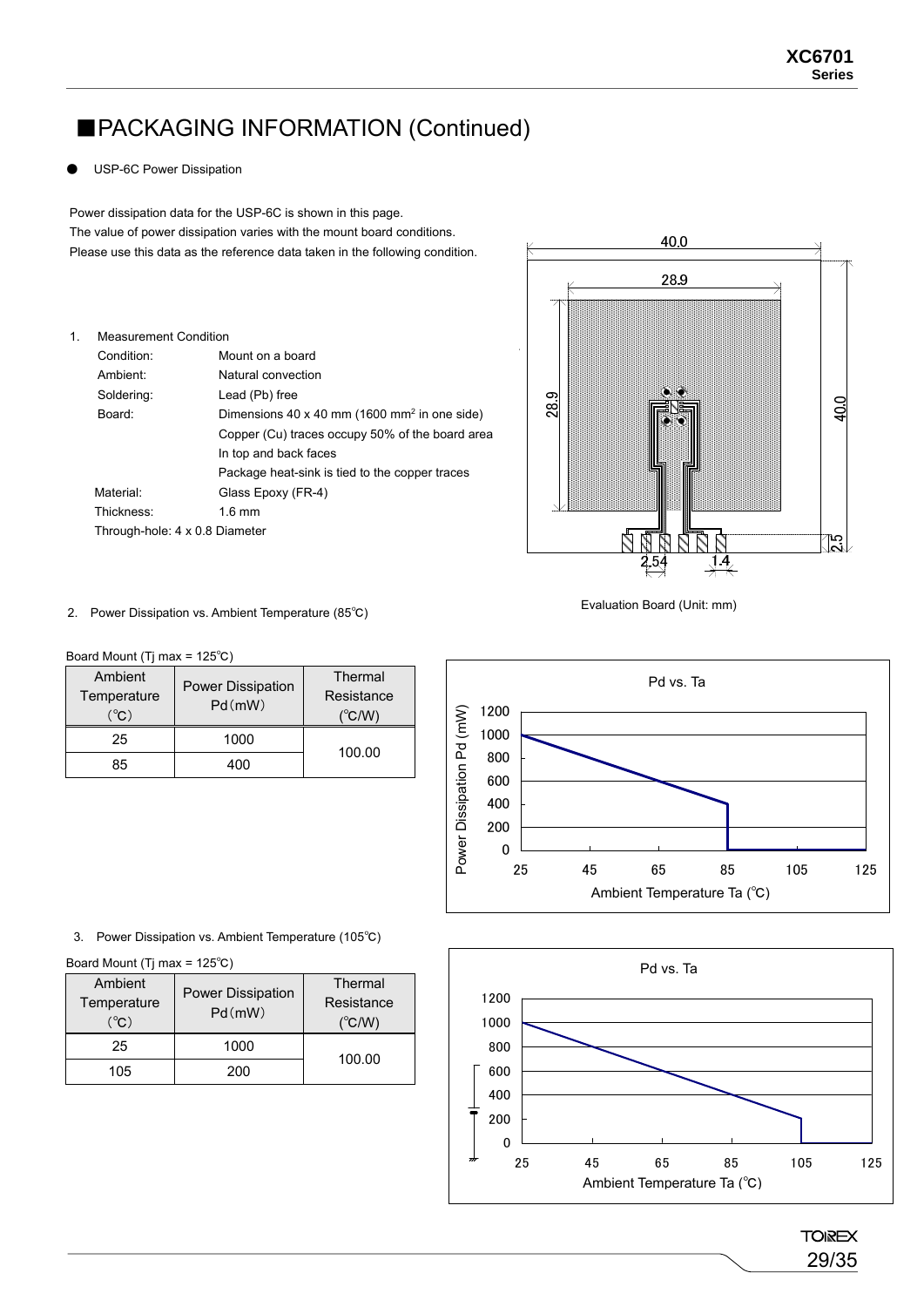# **XC6701 Series**

## ■PACKAGING INFORMATION (Continued)

SOT-223 Power Dissipation

Power dissipation data for the SOT-223 is shown in this page. The value of power dissipation varies with the mount board conditions. Please use this data as the reference data taken in the following condition.

| 1. | <b>Measurement Condition</b>   |                                                          |
|----|--------------------------------|----------------------------------------------------------|
|    | Condition:                     | Mount on a board                                         |
|    | Ambient <sup>.</sup>           | Natural convection                                       |
|    | Soldering:                     | Lead (Pb) free                                           |
|    | Board:                         | Dimensions 40 x 40 mm (1600 mm <sup>2</sup> in one side) |
|    |                                | Copper (Cu) traces occupy 50% of the board area          |
|    |                                | In top and back faces                                    |
|    |                                | Package heat-sink is tied to the copper traces           |
|    | Material:                      | Glass Epoxy (FR-4)                                       |
|    | Thickness:                     | $16 \text{ mm}$                                          |
|    | Through-hole: 4 x 0.8 Diameter |                                                          |



Evaluation Board (Unit: mm) 2. Power Dissipation vs. Ambient Temperature

Board Mount (Tj max = 125℃)

| $120$ and modiff (ii) max $-120$ O |                           |                           |
|------------------------------------|---------------------------|---------------------------|
| Ambient Temperature (°C)           | Power Dissipation Pd (mW) | Thermal Resistance (°C/W) |
| 25                                 | 1500                      | 66.67                     |
| 85                                 | 600                       |                           |

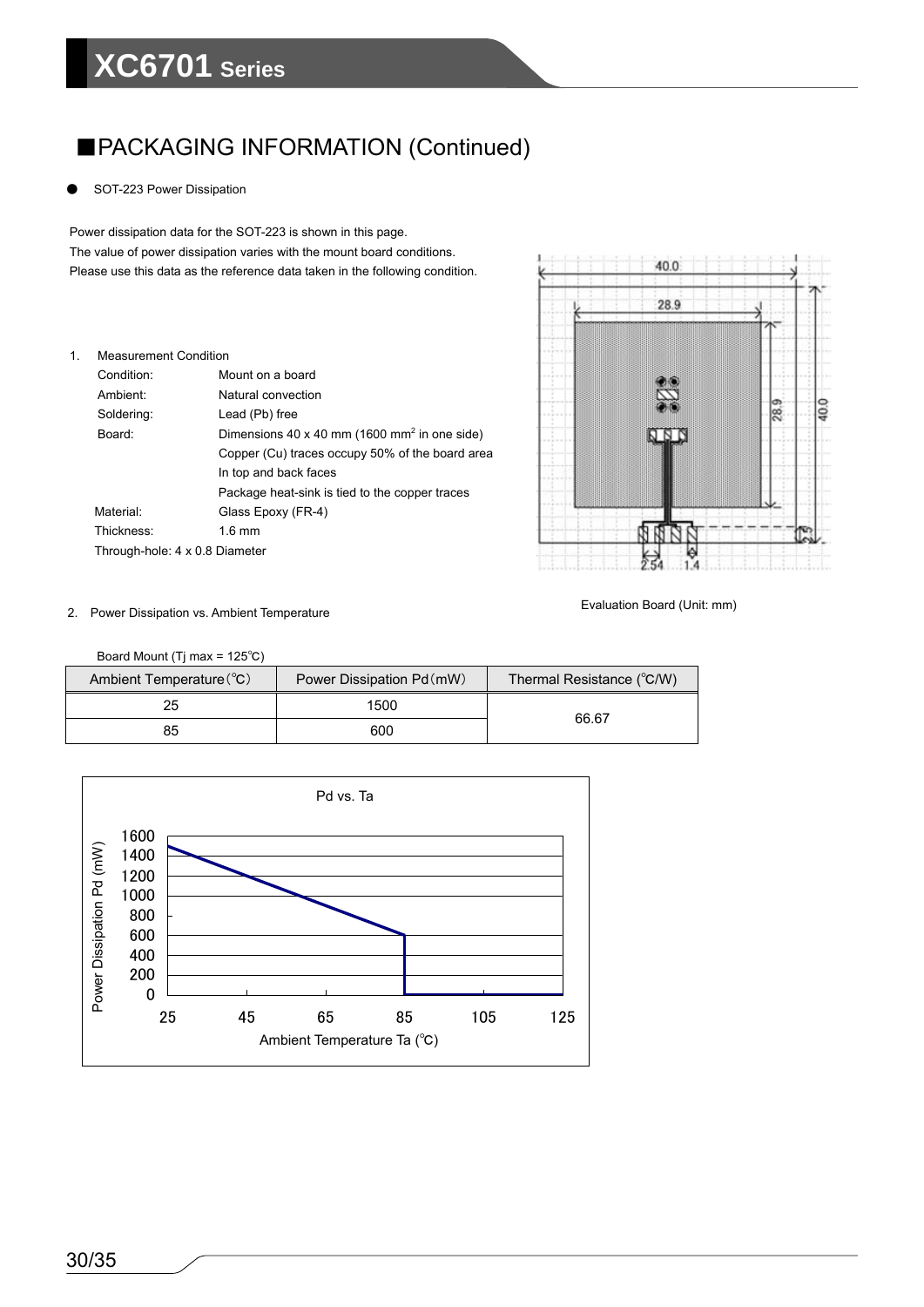# ■PACKAGING INFORMATION (Continued)

● TO-252 Power Dissipation

Power dissipation data for the TO-252 is shown in this page. The value of power dissipation varies with the mount board conditions. Please use this data as the reference data taken in the following condition.

| 1. | <b>Measurement Condition</b> |                                                          |  |  |
|----|------------------------------|----------------------------------------------------------|--|--|
|    | Condition:                   | Mount on a board                                         |  |  |
|    | Ambient <sup>.</sup>         | Natural convection                                       |  |  |
|    | Soldering:                   | Lead (Pb) free                                           |  |  |
|    | Board:                       | Dimensions 40 x 40 mm (1600 mm <sup>2</sup> in one side) |  |  |
|    |                              | Copper (Cu) traces occupy 50% of the board area          |  |  |
|    |                              | In top and back faces                                    |  |  |
|    |                              | Package heat-sink is tied to the copper traces           |  |  |
|    | Material:                    | Glass Epoxy (FR-4)                                       |  |  |
|    | Thickness:                   | $16 \text{ mm}$                                          |  |  |
|    | Through-hole:                | 4 x 0.8 Diameter                                         |  |  |
|    |                              |                                                          |  |  |



Evaluation Board (Unit: mm)

#### 2. Power Dissipation vs. Ambient Temperature

| Ambient Temperature (°C) | Power Dissipation Pd (mW) | Thermal Resistance (°C/W) |  |
|--------------------------|---------------------------|---------------------------|--|
| 25                       | 1800                      | 55.56                     |  |
| 85                       | 720                       |                           |  |

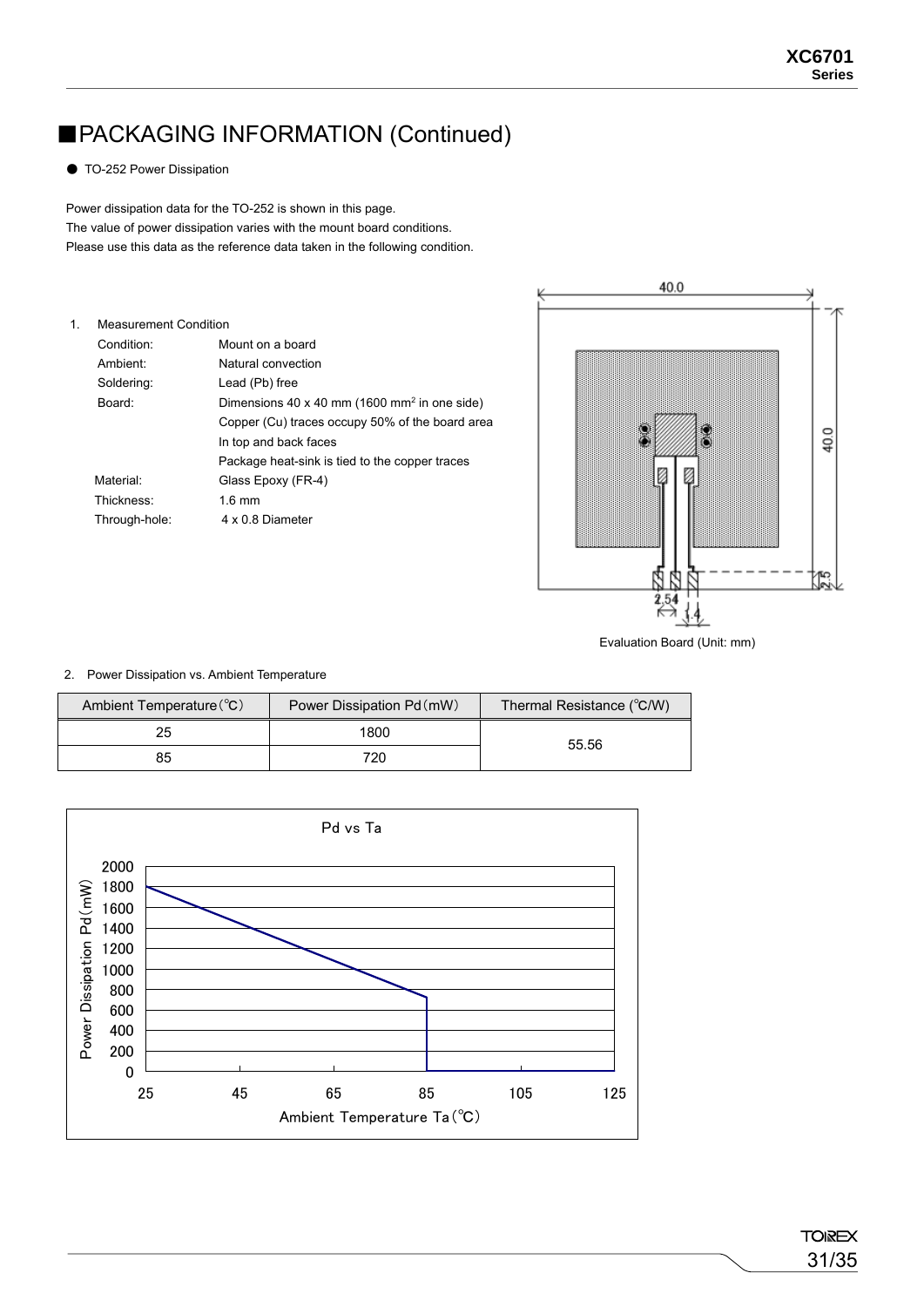# **XC6701 Series**

### ■PACKAGING INFORMATION (Continued)

● SOT-89 Power Dissipation

Power dissipation data for the SOT-89 is shown in this page. The value of power dissipation varies with the mount board conditions. Please use this data as the reference data taken in the following condition.

| 1. | <b>Measurement Condition</b> |                                                          |  |  |
|----|------------------------------|----------------------------------------------------------|--|--|
|    | Condition:                   | Mount on a board                                         |  |  |
|    | Ambient:                     | Natural convection                                       |  |  |
|    | Soldering:                   | Lead (Pb) free                                           |  |  |
|    | Board:                       | Dimensions 40 x 40 mm (1600 mm <sup>2</sup> in one side) |  |  |
|    |                              | Copper (Cu) traces occupy 50% of the board area          |  |  |
|    |                              | In top and back faces                                    |  |  |
|    |                              | Package heat-sink is tied to the copper traces           |  |  |
|    | Material:                    | Glass Epoxy (FR-4)                                       |  |  |
|    | Thickness:                   | $1.6$ mm                                                 |  |  |
|    | Through-hole:                | 4 x 0 8 Diameter                                         |  |  |
|    |                              |                                                          |  |  |



#### 2. Power Dissipation vs. Ambient Temperature

| Ambient Temperature (°C) | Power Dissipation Pd (mW) | Thermal Resistance (°C/W) |  |
|--------------------------|---------------------------|---------------------------|--|
| 25                       | 1000                      |                           |  |
| 85                       | 400                       | 100.00                    |  |

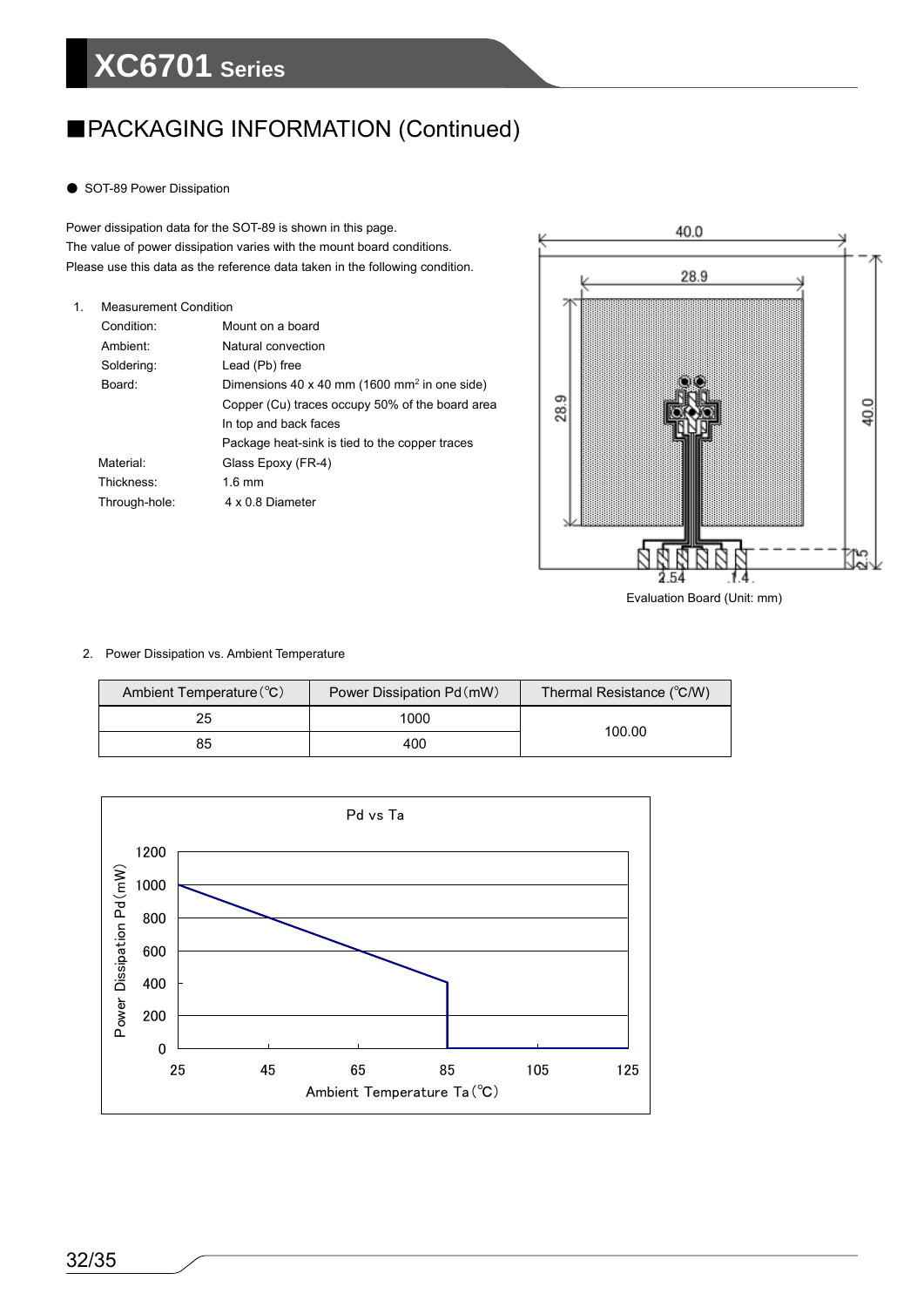### ■MARKING RULE

(mark header:  $\mathcal{D} \sim 3$ ) \*Mark header does not change with a lot.

#### ① represents product series

| MARK | <b>PRODUCT SERIES</b> |  |  |  |
|------|-----------------------|--|--|--|
|      | $XCG6701$ ******      |  |  |  |

#### ② represents type of regulators and output voltage

| <b>MARK</b>  | <b>TYPE</b>                                                | <b>OUTPUT</b>    | <b>PRODUCT SERIES</b> |  |
|--------------|------------------------------------------------------------|------------------|-----------------------|--|
|              |                                                            | VOLTAGE (V)      |                       |  |
| $\mathbf{0}$ | 1<br>2<br>A/B<br>3<br>A<br>В<br>4<br>5<br>6<br>D<br>7<br>C | $1.8 - 3.0$      |                       |  |
|              |                                                            | $3.1 - 6.0$      |                       |  |
|              |                                                            | $6.1 - 9.0$      |                       |  |
|              |                                                            | $9.1 - 12.0$     | XC6701 A/B*****       |  |
|              |                                                            | $12.1 - 15.0$    |                       |  |
|              |                                                            | $15.1 - 18.0$    |                       |  |
|              |                                                            | $1.8 - 3.0$      |                       |  |
|              |                                                            | $3.1 - 6.0$      |                       |  |
|              |                                                            | $6.1 - 9.0$      |                       |  |
|              |                                                            | $9.1 - 12.0$     | XC6701D*****          |  |
|              |                                                            | $12.1 \sim 15.0$ |                       |  |
| D            |                                                            | $15.1 - 18.0$    |                       |  |

SOT-25





SOT-89-5



SOT-223

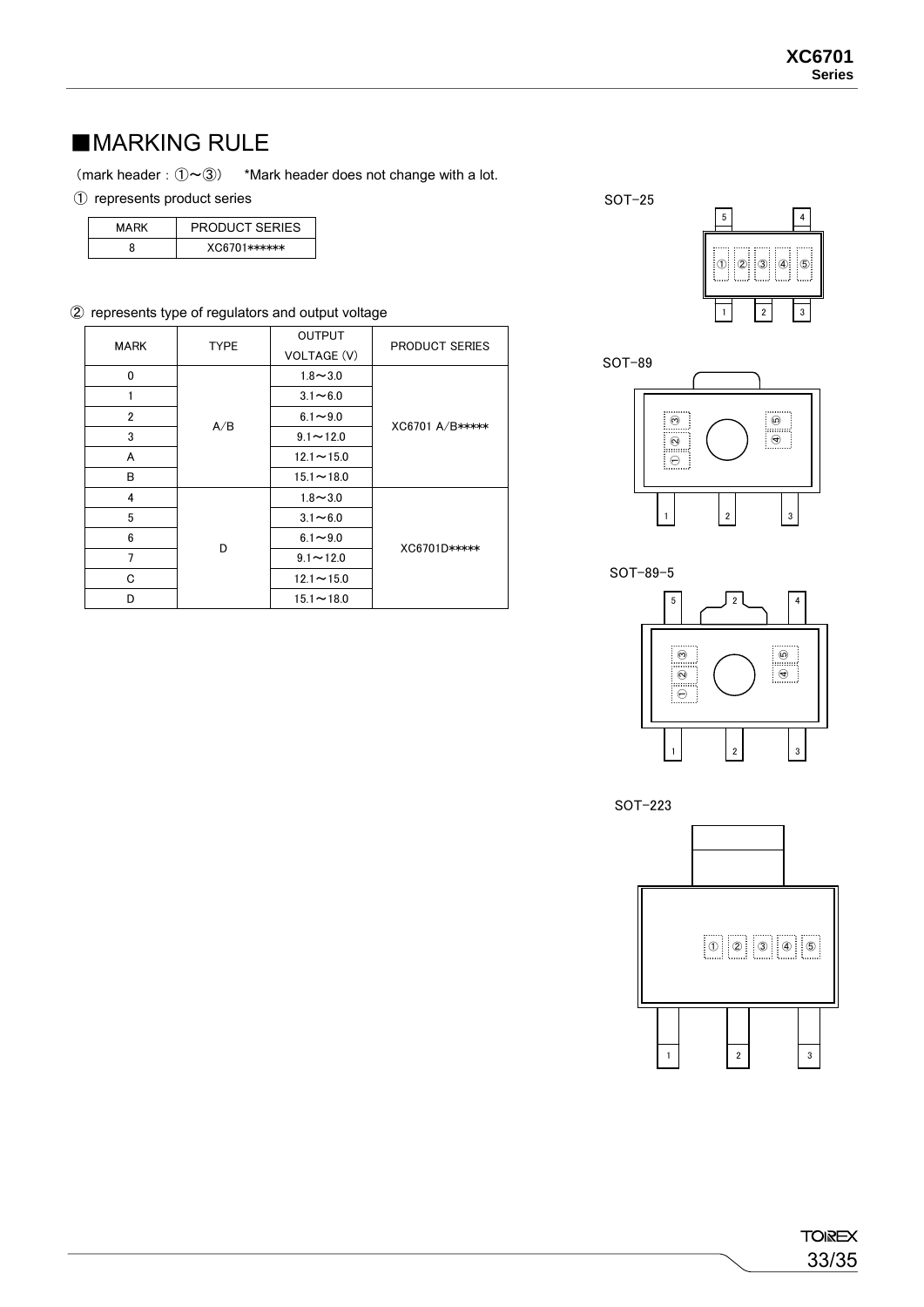# ■MARKING RULE (Continued)

#### ③ represents output voltage

| <b>MARK</b>    | OUTPUT VOLTAGE(V)        |     |     |      |      |      |
|----------------|--------------------------|-----|-----|------|------|------|
| 0              |                          | 3.1 | 6.1 | 9.1  | 12.1 | 15.1 |
| 1              | $\overline{\phantom{0}}$ | 3.2 | 6.2 | 9.2  | 12.2 | 15.2 |
| $\overline{2}$ |                          | 3.3 | 6.3 | 9.3  | 12.3 | 15.3 |
| 3              |                          | 3.4 | 6.4 | 9.4  | 12.4 | 15.4 |
| 4              | -                        | 3.5 | 6.5 | 9.5  | 12.5 | 15.5 |
| 5              |                          | 3.6 | 6.6 | 9.6  | 12.6 | 15.6 |
| 6              | -                        | 3.7 | 6.7 | 9.7  | 12.7 | 15.7 |
| 7              |                          | 3.8 | 6.8 | 9.8  | 12.8 | 15.8 |
| 8              | -                        | 3.9 | 6.9 | 9.9  | 12.9 | 15.9 |
| 9              | $\overline{\phantom{0}}$ | 4.0 | 7.0 | 10.0 | 13.0 | 16.0 |
| A              |                          | 4.1 | 7.1 | 10.1 | 13.1 | 16.1 |
| в              | -                        | 4.2 | 7.2 | 10.2 | 13.2 | 16.2 |
| C              |                          | 4.3 | 7.3 | 10.3 | 13.3 | 16.3 |
| D              | <sup>-</sup>             | 4.4 | 7.4 | 10.4 | 13.4 | 16.4 |
| E              |                          | 4.5 | 7.5 | 10.5 | 13.5 | 16.5 |
| F              |                          | 4.6 | 7.6 | 10.6 | 13.6 | 16.6 |
| н              | $\overline{\phantom{0}}$ | 4.7 | 7.7 | 10.7 | 13.7 | 16.7 |
| Κ              | 1.8                      | 4.8 | 7.8 | 10.8 | 13.8 | 16.8 |
| L              | 1.9                      | 4.9 | 7.9 | 10.9 | 13.9 | 16.9 |
| М              | 2.0                      | 5.0 | 8.0 | 11.0 | 14.0 | 17.0 |
| N              | 2.1                      | 5.1 | 8.1 | 11.1 | 14.1 | 17.1 |
| P              | 2.2                      | 5.2 | 8.2 | 11.2 | 14.2 | 17.2 |
| R              | 2.3                      | 5.3 | 8.3 | 11.3 | 14.3 | 17.3 |
| S              | 2.4                      | 5.4 | 8.4 | 11.4 | 14.4 | 17.4 |
| T              | 2.5                      | 5.5 | 8.5 | 11.5 | 14.5 | 17.5 |
| U              | 2.6                      | 5.6 | 8.6 | 11.6 | 14.6 | 17.6 |
| V              | 2.7                      | 5.7 | 8.7 | 11.7 | 14.7 | 17.7 |
| Χ              | 2.8                      | 5.8 | 8.8 | 11.8 | 14.8 | 17.8 |
| Υ              | 2.9                      | 5.9 | 8.9 | 11.9 | 14.9 | 17.9 |
| Z              | 3.0                      | 6.0 | 9.0 | 12.0 | 15.0 | 18.0 |

TO-252



USP-6C



④⑤ represents production lot number

01, …, 09, 10, 11, …, 99, 0A, …, 0Z, 1A, …, 9Z, A0, …, Z9, AA, …, ZZ repeated.

(G, I, J, O, Q, W excluded)

\*No character inversion used.